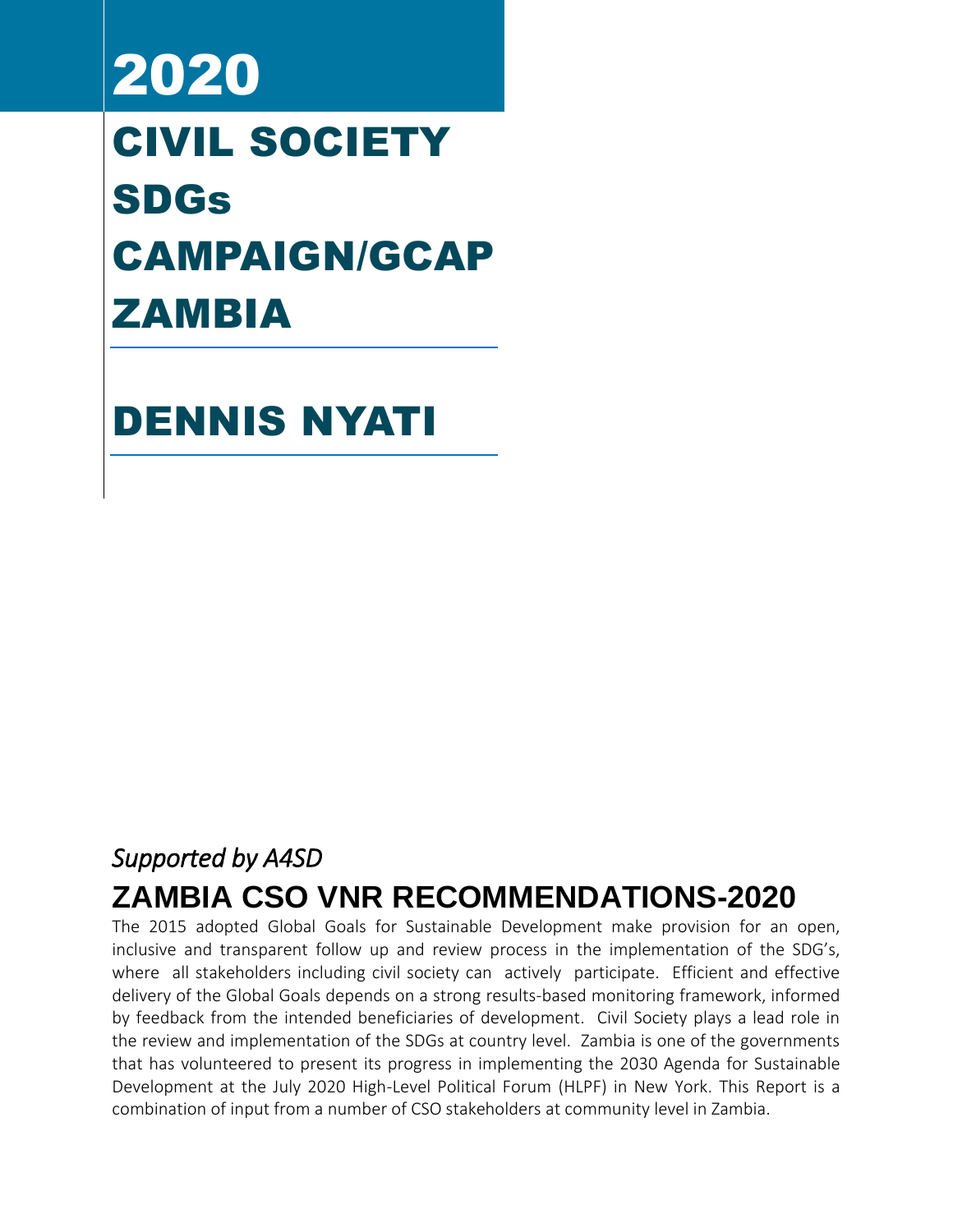# Zambia CSO VNR Recommendations Report- 2020.

| 1 <sub>1</sub>                                                                        |  |
|---------------------------------------------------------------------------------------|--|
| 2.                                                                                    |  |
| 3.                                                                                    |  |
|                                                                                       |  |
|                                                                                       |  |
|                                                                                       |  |
|                                                                                       |  |
|                                                                                       |  |
| SDG 4: ENSURE INCLUSIVE AND EQUITABLE QUALITY EDUCATION AND PROMOTE LIFELONG LEARNING |  |
|                                                                                       |  |
|                                                                                       |  |
| SDG 5-ACHIEVING GENDER EQUALITY AND EMPOWER ALL GIRLS AND WOMEN 10                    |  |
|                                                                                       |  |
|                                                                                       |  |
|                                                                                       |  |
|                                                                                       |  |
|                                                                                       |  |
|                                                                                       |  |
|                                                                                       |  |
| Recommendations on increasing women's participation in decision-making 13             |  |
|                                                                                       |  |
|                                                                                       |  |
|                                                                                       |  |
|                                                                                       |  |
|                                                                                       |  |
|                                                                                       |  |
|                                                                                       |  |

Page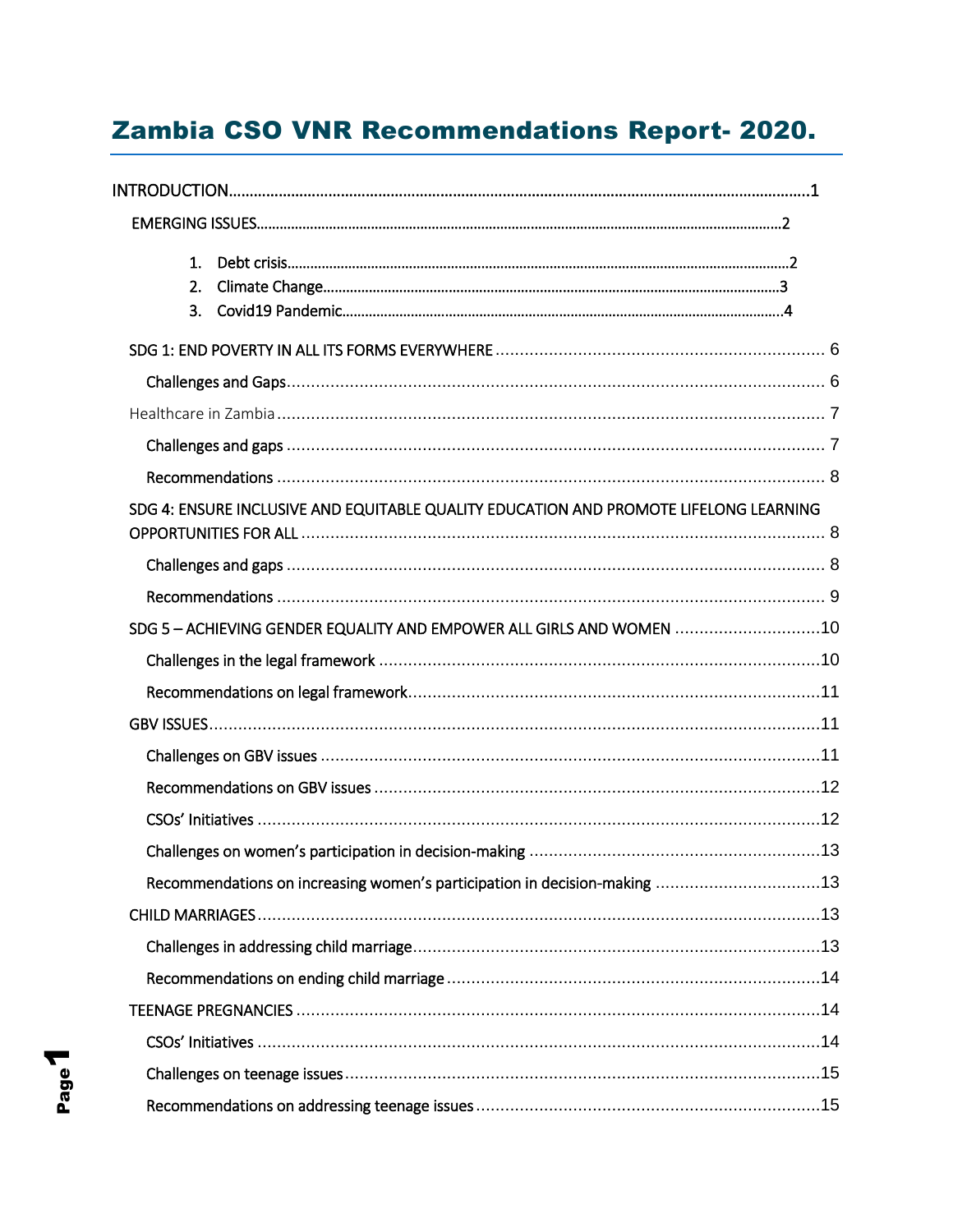| GOAL 13: CLIMATE ACTION: TAKE URGENT ACTION TO COMBAT CLIMATE CHANGE AND ITS IMPACTS 17 |  |
|-----------------------------------------------------------------------------------------|--|
|                                                                                         |  |
|                                                                                         |  |
|                                                                                         |  |
|                                                                                         |  |
|                                                                                         |  |
|                                                                                         |  |

#### 1. Introduction

The 2015 adopted Global Goals for Sustainable Development make provision for an open, inclusive and transparent follow up and review process in the implementation of the SDG's, where all stakeholders including civil society can actively participate. Efficient and effective delivery of the Global Goals depends on a strong results-based monitoring framework, informed by feedback from the intended beneficiaries of development. Civil Society plays a lead role in the review and implementation of the SDGs at country level. Zambia is one of the governments that has volunteered to present its progress in implementing the 2030 Agenda for Sustainable Development at the July 2020 High-Level Political Forum (HLPF) in New York. The 2030 Agenda encourages member states to "conduct regular and inclusive reviews of progress at the national and sub-national levels, which are country-led and country-driven" (paragraph 79). These voluntary national reviews (VNRs) are expected to serve as a basis for the regular reviews by the HLPF, meeting under the auspices of the United Nations' Economic and Social Council (ECOSOC).

The VNRs aim to facilitate the sharing of experiences - including successes, challenges, and lessons learned- with a view to accelerating the implementation of the 2030 Agenda. These reviews are supposed to draw on contributions from indigenous peoples, civil society, the private sector and other stakeholders, "in line with national circumstances, policies, and priorities". The United Nations (UN) Secretary-General's updated common guidelines for conducting the

Page  $\boldsymbol{\mathsf{N}}$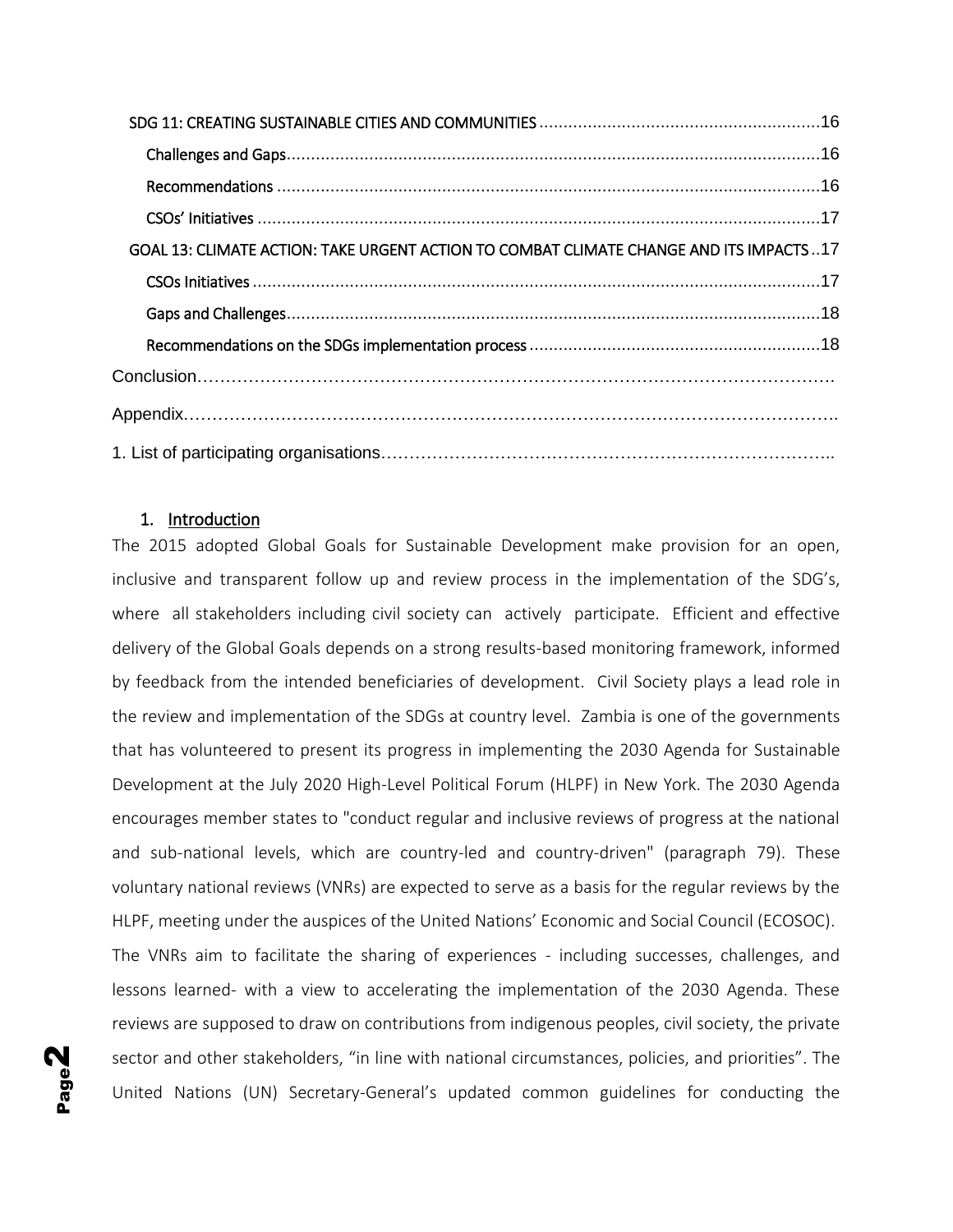Voluntary National Review highlights that, in paragraph 74 of the 2030 Agenda, Member States identified a number of principles to guide the follow-up and review process. This report is made up of contributions and input from grassroots organisations based in Chongwe, Lusaka and Chibombo district of Zambia on selected SDGs these various organisations work on. The input was gathered via a variety of methodologies ranging from group discussion, virtual platforms and via written submission submitted through emails.

#### 2. Emerging issues

 $\circ$  Debt Crisis: Increased debt in Zambia has seen higher interest payments, which has consumed a large component of our national budget. As a result, fewer funds are available to spend on initiatives that help reduce poverty or support job creation in the country. The amount spent on debt servicing, which includes interest payments as well as payments towards reducing the actual amount borrowed has increased significantly. According to the Zambia Institute for Policy Analysis and Research (ZIPAR), the Government spent K9.1 billion on debt servicing for the first half of 2018, which was more than the planned budget of K6.2 billion. This K9.1 billion on debt servicing for the first half of 2018 was almost equivalent to the entire amount spent on debt servicing payments for the year 2017, which amounted to K9.8 billion. During the first six months of 2018 personal emoluments, that is, wages and salaries, accounted for 42 per cent of domestic revenues, while 29 per cent accounted for interest payments. As such, only 30 per cent of government revenues were spent on all the remaining government programmes, which drive the country's development, such as health, education, social protection, agriculture etc. The amount spent on debt servicing is only expected to increase in the coming years. As we have noted from successive budget speeches, the amount Zambia is paying for debt servicing is still increasing even as the available budget for social services is decreasing. A look at the current situation on the ground on the status of public services and poverty reduction initiatives in Zambia shows that there is urgent need to ring-fence money, that is, to guarantee that funds allocated for a poverty reduction initiative will not be

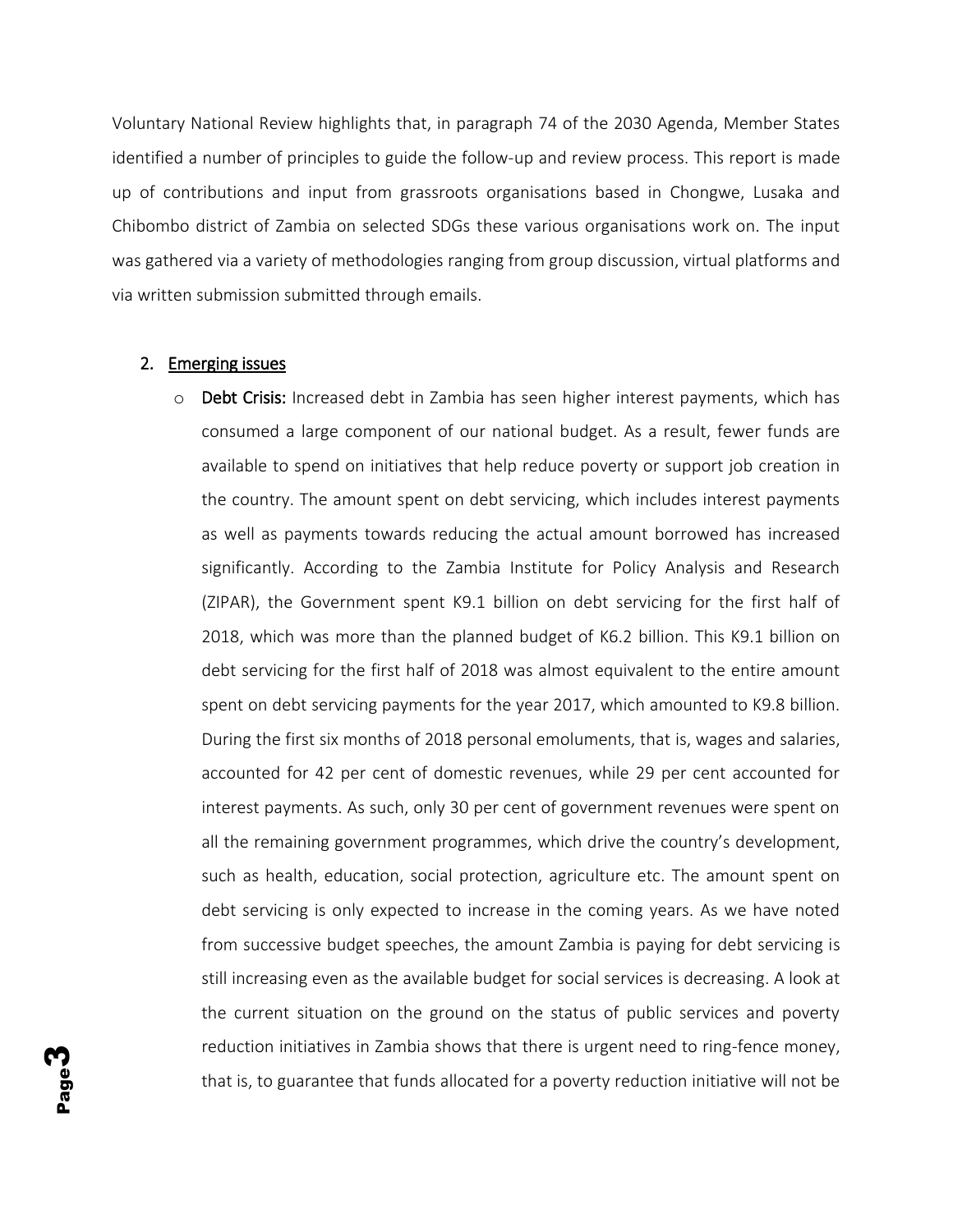spent on anything else in order to protect the poorest and most vulnerable in society. An analysis carried out by the Civil Society for Poverty Reduction (CSPR) in five provinces namely Eastern Province, Luapula, North-Western, Southern Province and Western Province on the quality of social sector services highlights a number of challenges that show that the quality of service delivery in these provinces has been deteriorating. Education provision is suffering from a lack of funding. The teacher to pupil ratio has remained high with an average ratio of 1 teacher to 60 pupils and there is limited access to teaching aids and support infrastructure such as desks. The health sector is under-resourced, with most rural health centres and clinics not having medical doctors and support staff such as pharmacy technologists, lab technicians and midwives. Also, support for farmers has fallen due to a lack of extension officers: the ratio of these officers to farmers is as high as 1 to 1,200 in some areas; three times the ideal of 1 to 400. This lack of investment is hindering Zambia's development as the country needs a well-educated, healthy and productive population to prosper. In an effort to gain a perspective on the ground, CUTS conducted an interview with Mr. Alick Muleya, Council Chairman of Sinazongwe District, Southern Province. He expressed how the lack of quality public services has left his district under-developed. The district has 13 health posts of which only six are functioning: the remaining seven are not operational due to lack of funds to pay health workers and staff houses to accommodate them. He also noted that 32 schools in the district did not have electricity and other essential infrastructure resulting in students having to sit on bricks because there are no desks or chairs. With high levels of government spending going towards debt servicing, less money is left to improve the quality of public services. Further to this, the government is already struggling to fund key budgeted activities due to the need to redirect resources to debt repayment. For instance, it was reported by ZIPAR that only 27 per cent of the funding for the Social Cash Transfer Scheme Pension Fund was released in the first half of 2018. Additionally, no funding has been released for the Food Security Pack initiative and other empowerment programmes this year. Not only are

Page

4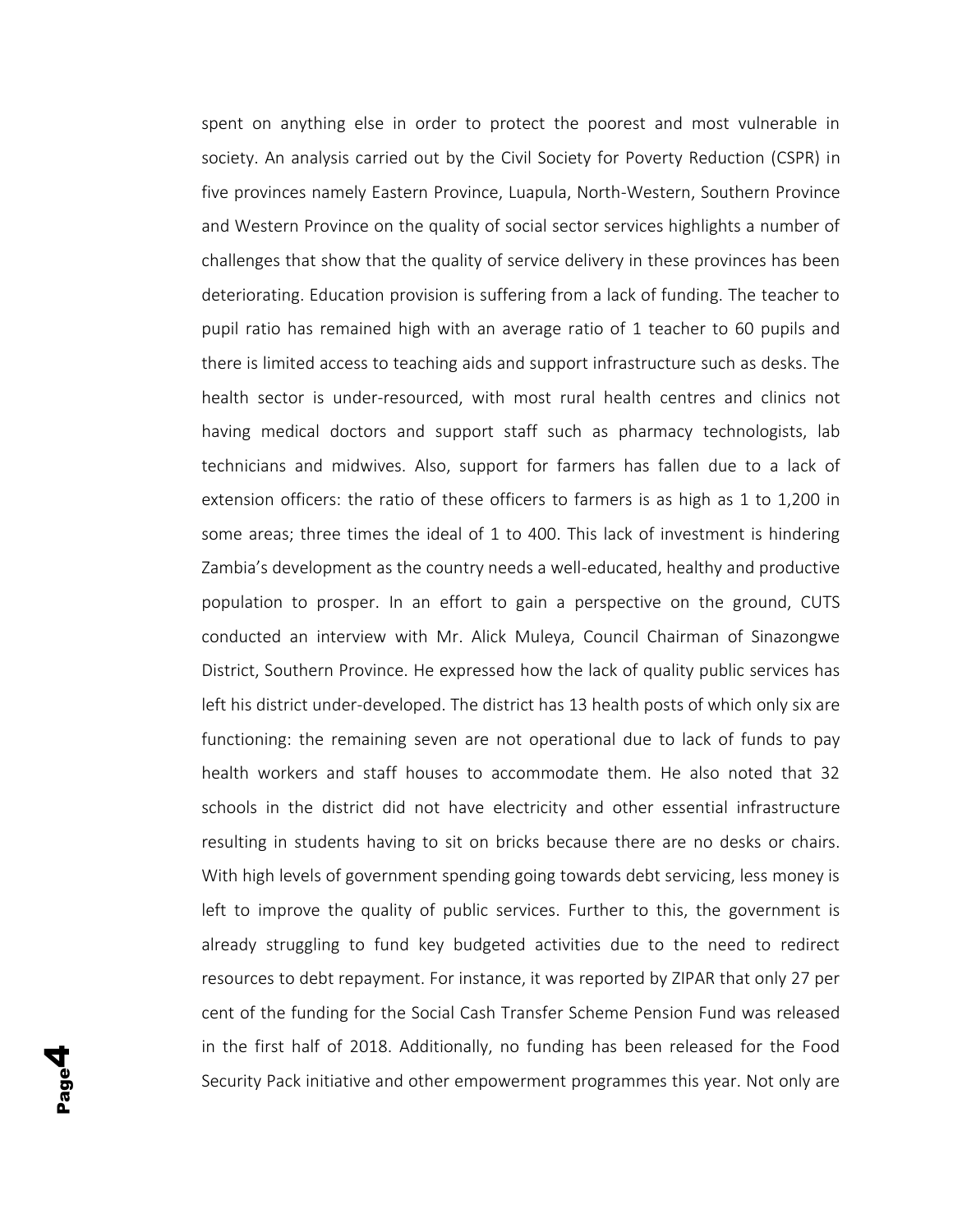the budgets for development programmes small, they are not being spent, as debt levels squeeze spending.

- $\circ$  Climate Change: Adverse effects of climate change and the recent Covid-19 pandemic pose major threats to achieving the SDG targets in Zambia. The impacts of climate change and increasing inequality across and within countries are undermining progress on the sustainable development agenda, threatening to reverse many of the gains made over the last decades that have improved people's lives, Zambia is not excluded from this. In the recent past the country has experienced droughts, high temperatures, flooding, human induced deforestation etc. These have in turn impacted negatively on food production and security, compromised people's health and has a ripple effect on the country's development resulting in slow progress on the attainment of the SDGs. Unless a more robust agenda is put in place to combat the negative effects of climate change on sustainable development, the country may not reach its targeted 2030 agenda of meeting the SDGs targets. Reducing the negative impact of climate change on the successful implementation of the SDGs requires urgent and ambitious collective action now.
- $\circ$  COVID 19 Pandemic: The country has further suffered another major setback in its development trajectory due to the onset of the COVID19 pandemic which has affected all countries globally. The covid 19 pandemic has added more challenges to the already struggling economy. It is estimated that in 2020 Zambia's economy will experience negative growth shrinking by at least 2.6% (IMF). It is also expected that the country will have a revenue shortfall of 19.7% in 2020. This is evidenced by the closure of some key sectors of the economy since the advent of COVOD19 such as the tourism and entertainment industry resulting in thousands of people and households being jobless and with no source of income. Schools too have gotten the fair share of the burden of the COVID19 pandemic with all schools, colleges and universities being on lock down since March 2020. This in turn is impacting negatively on the learners because as a country we haven't explored the idea of e-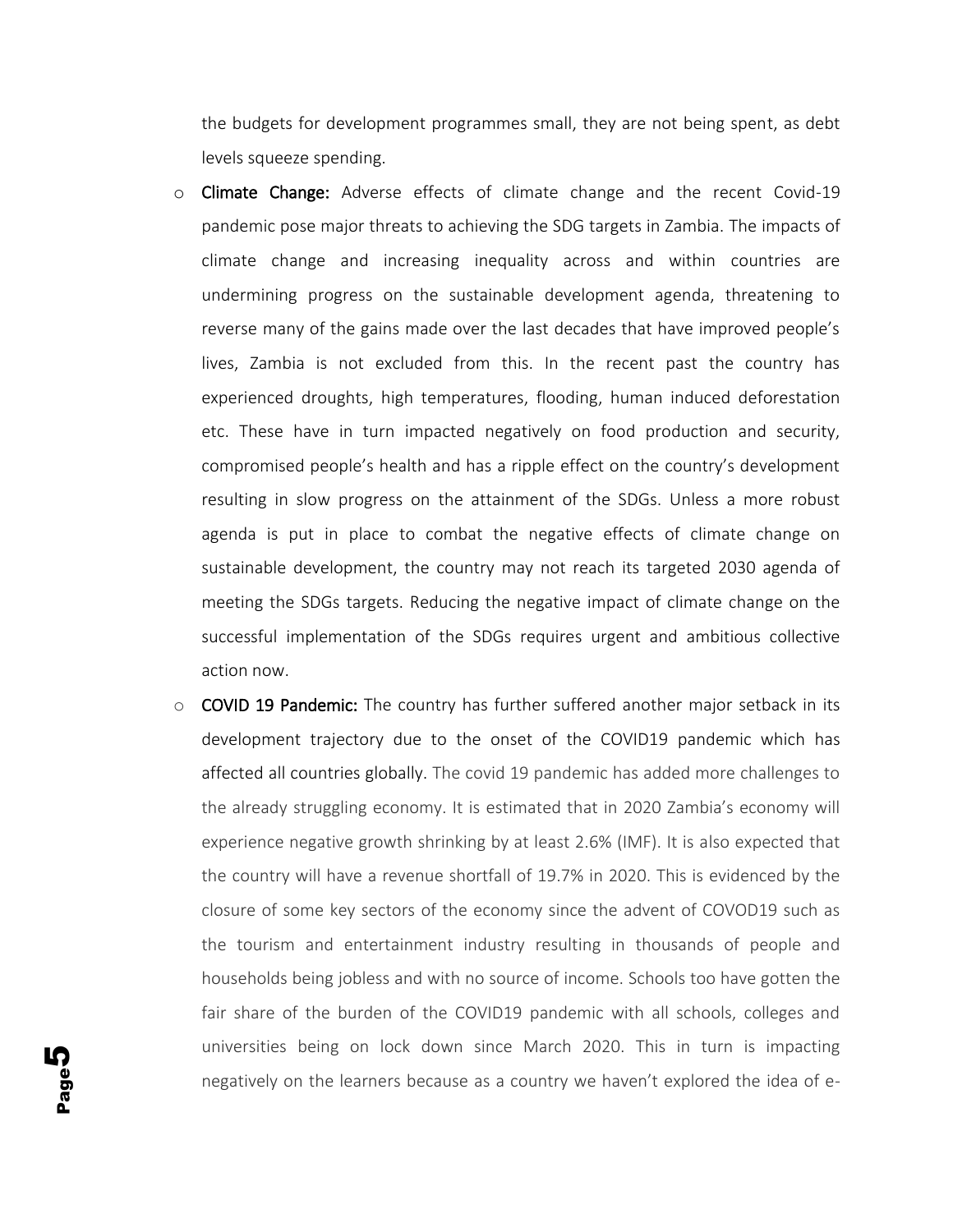learning to its fullest. The pandemic has also made it difficult for civil society to contribute on the VNR process due to the fact that many people were working from home, and challenges of full utilization of ICTs and internet costs popped in.

The other challenge that the pandemic has presented to the Zambian people is the gross violation of human rights by the state police and other security wings. People are being arrested for not putting on masks and if found in some places such as beer drinking places or recreation facilities. Government has further introduced a penalty fee of ZMW 750 if found in public places or gatherings without putting on a mask. The contrast is that government and the ruling part are free to hold political rally campaigns without adhering to the same measures which they have put in place. This is making the fight against Covid19 very difficult in Zambia.

#### 3. Civil Society Perspectives on SDGs implementation in Zambia

#### <span id="page-6-0"></span>SDG 1: END POVERTY IN ALL ITS FORMS EVERYWHERE

#### <span id="page-6-1"></span>Challenges and Gaps

**o** Inadequate resources for Program financing.

There has been limited financing and poor budget expenditure performance for the social protection program that are ear-marked to uplift the living standards of the poor in Zambia. This is evidenced from the national budget allocation for the past three years were funding to these programs have been dwindling respectively.

- **o** Decentralization not fully implemented.
- **o** Weak synergies on development initiatives to foster meaningful integration and attainment of higher impacts.

#### Recommendations

o There is urgent need to pursue innovative ways of development financing, through enhanced cooperation with the private sector (PPPs), Cooperating Partners (CPs) and development financing mechanisms like the Green Climate Fund (GCF), GEF Small Grants Programme and other Funds. Scale up implementation of e-government programmes for improved service delivery and increased revenue collection.

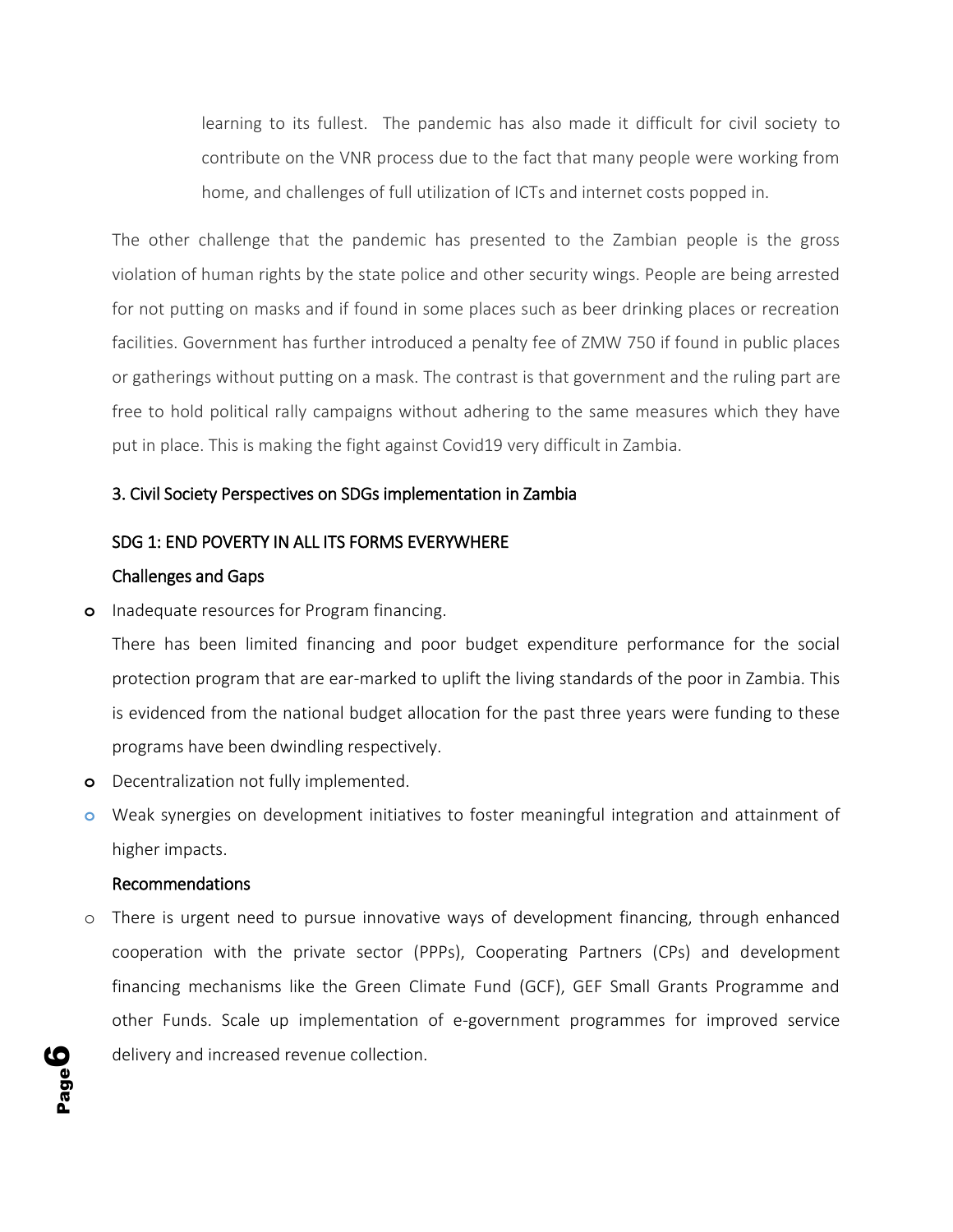- o There is urgent need to implement Decentralization Policy fully with transfer of human resource coupled with adequate financing for the new roles. There is need to provide for consistent monitoring, adequate capacity building and civil society participation to ensure efficiency and effectiveness in the devolved functions.
- o Need to create synergies on empowerment programmes/funds and programmes such as REA, Infrastructure development, ICT, Rural Finance, to promote attainment of higher impacts.

#### SDG 3: ENSURE HEALTHY LIVES AND PROMOTE WELL-BEING FOR ALL AT ALL AGES

<span id="page-7-0"></span>Healthcare in Zambia

#### <span id="page-7-1"></span>Challenges and gaps

**7** 

- o Shortage of ambulances and Doctors.
- o Difficulties in accessing health facilities especially in rural areas e.g. Number of health posts constructed per year only 25 were constructed by 2018 out of a target of 600 (The CSO's 7NDP MID-TERM BAROMETER 2019).
- o Inadequate budget allocation for health e.g., which is 28.9 per cent of projected GDP (29.00 USD Billion by end of 2020) However, the budget allocation is still below the target of 12 per cent stated in the National Health Sector Strategic Plan (2017-2021).
- o 9.3 per cent of the National Budget has been allocated to the health sector against a sector plan target of 12 per cent. With this level of allocation, the outlined sector goals and targets are not likely to be achieved in full (ZAMBIA HEALTH BUDGET BRIEF UNICEF 2019).
- o A significant share of the health budget goes to personal emoluments with 55 per cent in 2019, marginally higher than the 2018 allocation of 54 per cent.
- o Inadequate supplementary feeding in health facilities e.g., the proportion of health facilities providing supplementary feeding services for moderate to acute malnutrition is low with only 15 facilities providing out of a yearly target of 50 in 2018.
- o Challenges in data collection and management as there is no centralised Information Management System.

This results in incomplete and poor quality of data from routine health information systems that hamper evidence-based decision making and accountability for results.

Page Challenges in coordination of stakeholders and partners in health as most are working in silos.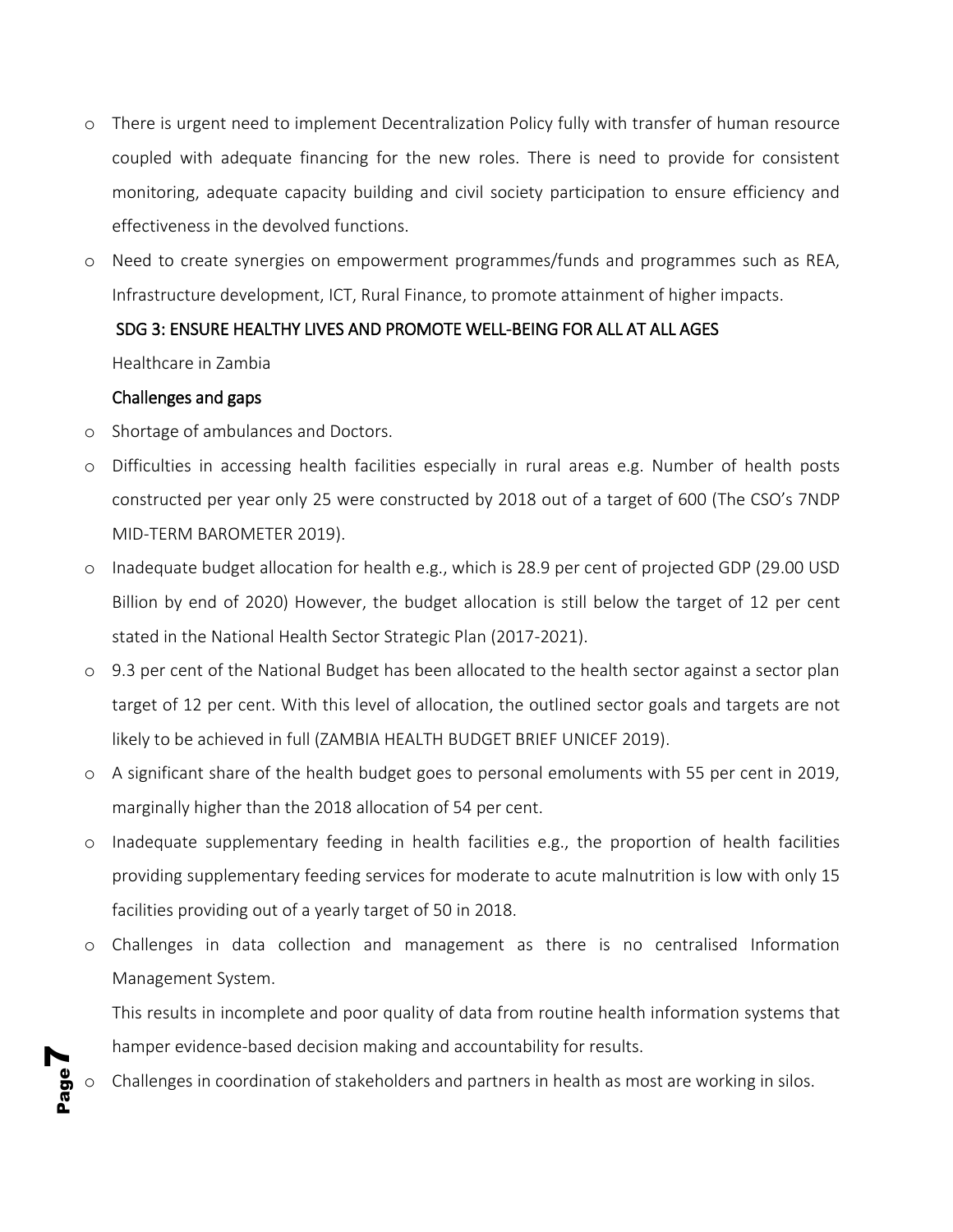- o Challenges in monitoring and evaluation of the health programmes.
- o Inadequate key expertise as related to specific challenges affecting women's reproductive health issues and access to treatment of the same.

#### <span id="page-8-0"></span>Recommendations

- o Comprehensive sexuality education programmes are narrow and should have broader gender approaches to address the underlying factors that have compromised SRHR.
- o Government-led initiatives to address teenage pregnancies and early marriages.
- o Apply more efforts in reducing stigma and discrimination against mental health conditions.
- o Instead of depending on the ZDHS which runs after several years, computed data from health facilities can help get latest statistics on health.
- o Civil society working in health issues should be mobilized to influence into a coalition to ensure accountability, transparency and good governance.
- o Promotion of local health meals among children to compete against unhealthy foods that are advertised by corporates using community and national media on a daily basis (address stunting/wasting).
- o COVID-19 child messages focusing on rural and urban, socio-economic dynamics to help mitigate the spread of the virus among various children.
- o Continue the expansion and successful use of media in child health programs of Zambia.
- o Prioritizing exercise and nutrition as preventive measures among children.

# <span id="page-8-1"></span> SDG 4: ENSURE INCLUSIVE AND EQUITABLE QUALITY EDUCATION AND PROMOTE LIFELONG LEARNING OPPORTUNITIES FOR ALL

#### <span id="page-8-2"></span>Challenges and gaps

 $\circ$  Inadequate budget allocation e.g., the relative share of the education sector budget is at its lowest level in five years at 15.3 per cent in 2019 from 20.2 per cent at peak in 2015<sup>1</sup>. This reduced even further and is currently at 12.4% in 2020.

<sup>4.</sup> (UNICEF Zambia 2019 Education Budget Brief 2019).



<sup>1. &</sup>lt;sup>1</sup>UNICEF Zambia 2019 Education Budget Brief 2019.

<sup>2.</sup> (UNICEF Zambia 2019 Education Budget Brief 2019).

<sup>3.</sup> (UNICEF Zambia 2019 Education Budget Brief 2019).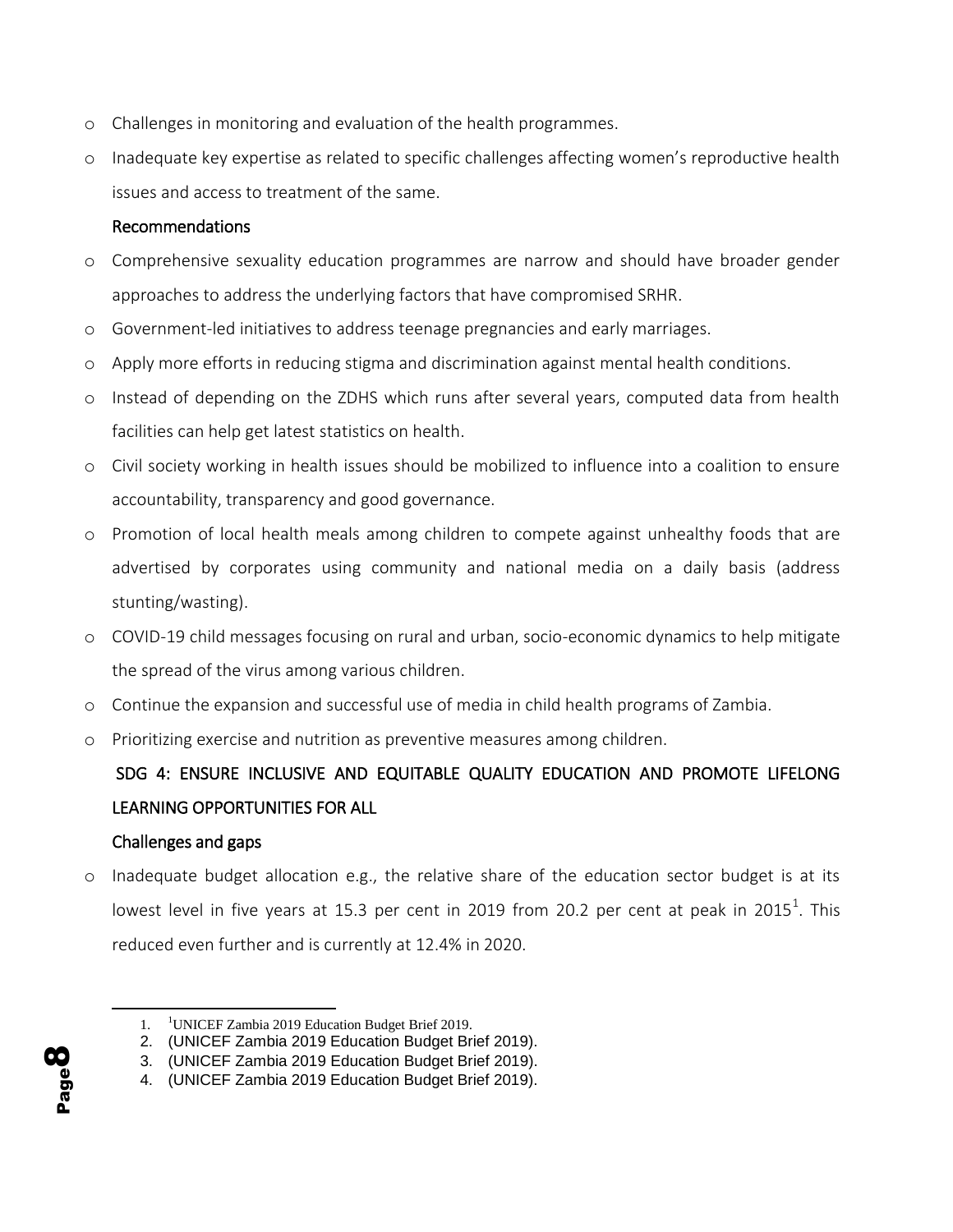- o 2019 allocation to Early Childhood Education has declined by 88 per cent because of no allocation for ECE infrastructure due to austerity measures. Without an increased allocation for ECE infrastructure a considerable number of children will continue to be ill-prepared for grade one as currently only 32 per cent of grade one entrants have ECE experience<sup>2</sup>
- o Despite the education budget being output based, there is no visible link between allocations and the direction of output indicators. Prudent use of financial resources is critical to the improvement of educational outcomes which are currently poor. For instance, a recent study by the Organisation for Economic Co-operation and Development (OECD) and the- Examination Council of Zambia revealed that 15-year-old Zambian students achieved only 5 per cent and 2 per cent of the minimum international level of proficiency in reading and mathematics respectively $3$
- o Completion rates-completion rates at Grade 9 and Grade 12 remain at 72 per cent and 32 per cent respectively. This means not all children who start school get to finish primary, let alone secondary, education. Infrastructure gaps remain a huge challenge and the ratio of secondary schools to primary schools is 1 to 9. The overall learning outcomes for Zambian children indicate a learning crisis. Learners are leaving the education system without acquiring basic literacy and numeracy skills.
- o Urban bias-The education sector has staff countrywide, however, the distribution of staff favours urban schools in both numbers and experienced, qualified teachers<sup>4</sup>

#### <span id="page-9-0"></span>Recommendations

- o Government to fulfill its promises to expand early childhood education or ECE to all the remote areas of Zambia at ward level
- o Promotion of skills and careers during basic education processes other than concentration on passing examinations
- o Value-based school system that rewards innovation, adaptability and joint efforts (current system promotes competition)
- o Reduce Teacher-pupil ratio to acceptable standard.

<sup>4</sup> (UNICEF Zambia 2019 Education Budget Brief 2019).



  $2$  (UNICEF Zambia 2019 Education Budget Brief 2019).

<sup>&</sup>lt;sup>3</sup> (UNICEF Zambia 2019 Education Budget Brief 2019).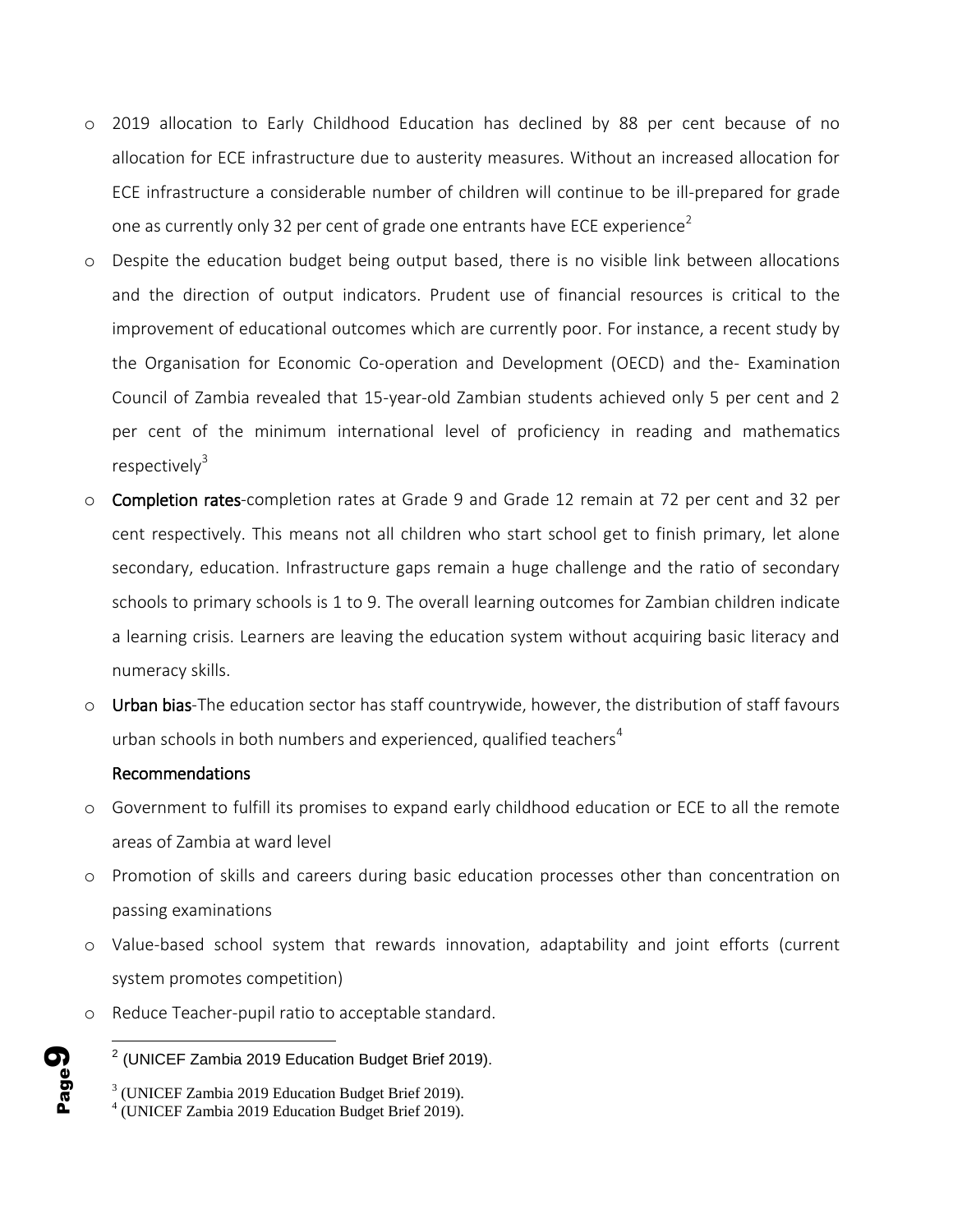- o Inclusive education to integrate people with disabilities in national development issues.
- o Numbers of Primary Schools against Secondary Schools and Tertiary Schools suggest that people MUST fail along the way. There are more numbers of Primary schools compared to Secondary; more Secondary Schools compared to Tertiary Schools.
- o Reduce distances to Schools in rural areas by constructing Schools closer to the communities.
- o Education broadcasting should not just be for emergencies but an alternative source of instruction by learners.
- o Invite corporate entities to support poor and vulnerable families to access quality education as corporate social responsibility.
- o Enforce compulsory education to rid streets of children.

### <span id="page-10-1"></span><span id="page-10-0"></span>SDG 5 – ACHIEVING GENDER EQUALITY AND EMPOWER ALL GIRLS AND WOMEN Challenges in the legal framework

Despite progressive measures made in the enactment of a legal framework on gender, there are still some challenges that exist in ensuring that the legal framework in Zambia fully promotes gender equality between men and women. The following are some of the challenges:

o Lack of full implementation of some of the progressive legislation due to lack of resources by Government.

E.g., Establishment of the Gender Commission stipulated in the Gender Equity and Equality Act No 22 of 2015 has still not been done as Government has no resources to do so.

- o Maintenance of Article 23 (4) d, e & f in the Constitution, which allows customary law to override statutory law in matters of personal law, which often deals with issues of marriage. This has impeded full realization of women's rights in Zambia.
- o Dual legal system Zambia has a dual legal system consisting of the civil law and customary law. Many Zambians, subscribe to the customary law observed by particular tribal groupings to resolve dispute. While gender equality is constitutionally guaranteed, for some women, customary law still reigns supreme in the sphere of personal law relating to marriage, succession and division of matrimonial property. This has negative implications and supports practices that are de facto discriminatory against girls and women. Nonetheless, this is contrary to the new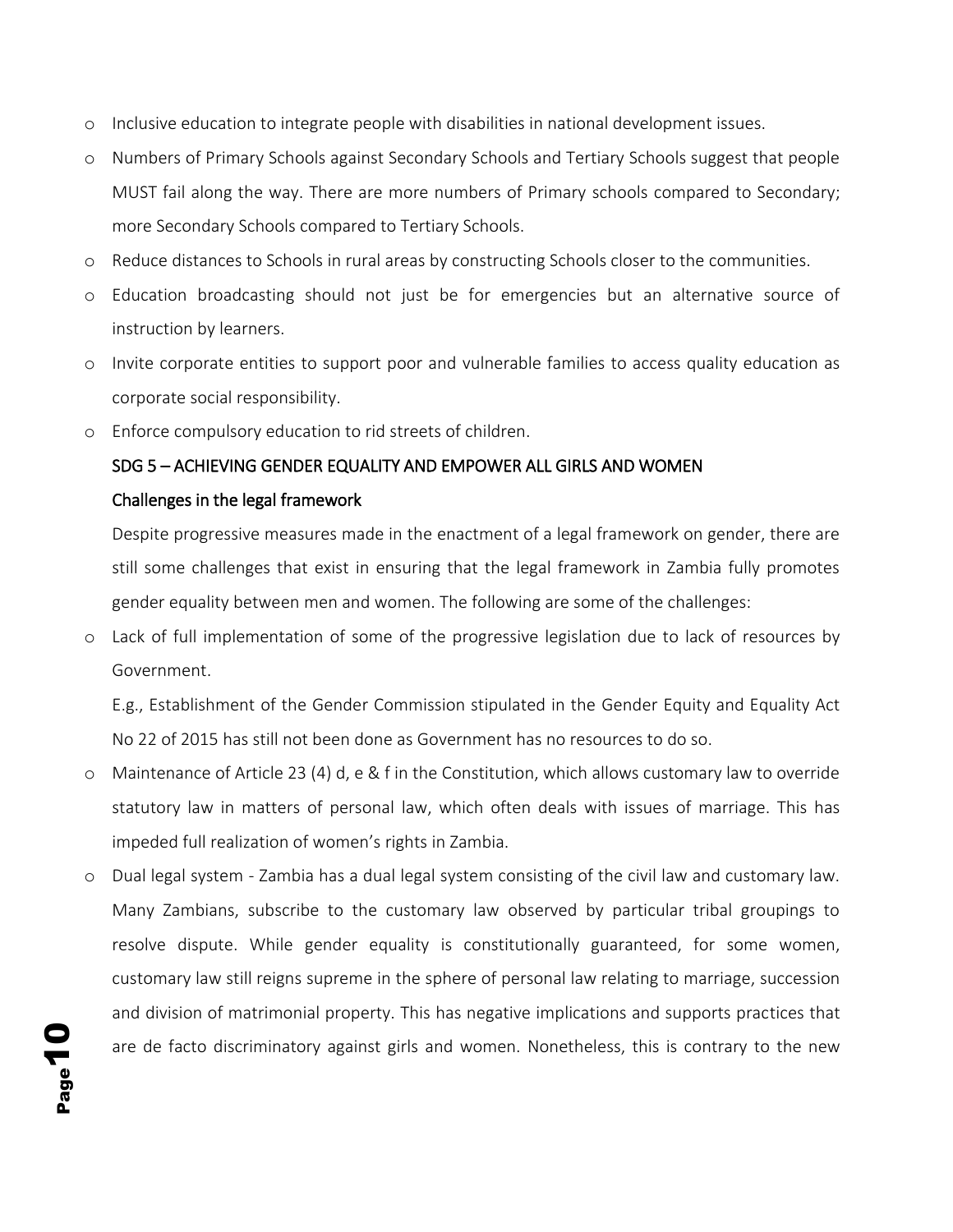Constitution of Zambia (Amendment) Act No. 2 of 2016 which provides for equal rights for both men and women.

#### <span id="page-11-0"></span>Recommendations on legal framework

- o Government should allocate more resources to relevant institutions to ensure full implementation of all the progressive legislation on gender.
- o There is need to review legislation that impedes full realization of women's rights in Zambia e.g. Article 23 (4) d, e & f in the Constitution, which allows Customary Law to override statutory law in matters of personal law, which often deals with issues of marriage.
- o There is need to harmonize the law so that harmful customary practices are not promoted under the guise of practicing Customary Law.

#### <span id="page-11-1"></span>GBV ISSUES

Cases of GBV being reported in Zambia have been increasing over the years. The number of GBV cases reported in the country increased from 15,153 in 2014 to 22,073 in 2018 (Zambia Police, 2018). This can be attributed to the increased confidence by members of the public in the GBV response mechanisms that are being implemented by civil society organisations and Government, as a result of increased awareness about GBV, availability of support services and increased capacity of law enforcement agencies and Judiciary to respond and prosecute GBV cases.

The Government and stakeholders, mainly the Civil Society Organizations, have done a lot in addressing GBV. Some of the interventions to address GBV include establishing operating One Stop Centres on GBV, Fast Track Courts on GBV, and establishment of institutional structures to address GBV, provision of legal support to victims, providing support services to GBV survivors, sensitization of people on issues of GBV and provision of shelters and economic services to GBV survivors.

#### <span id="page-11-2"></span>Challenges on GBV issues

- o Non implementation of some laws and strategies on GBV.
- o Most GBV survivors lack support in terms of economic and health to move on with their lives.
- Page11 Withdrawing of cases by some GBV survivors.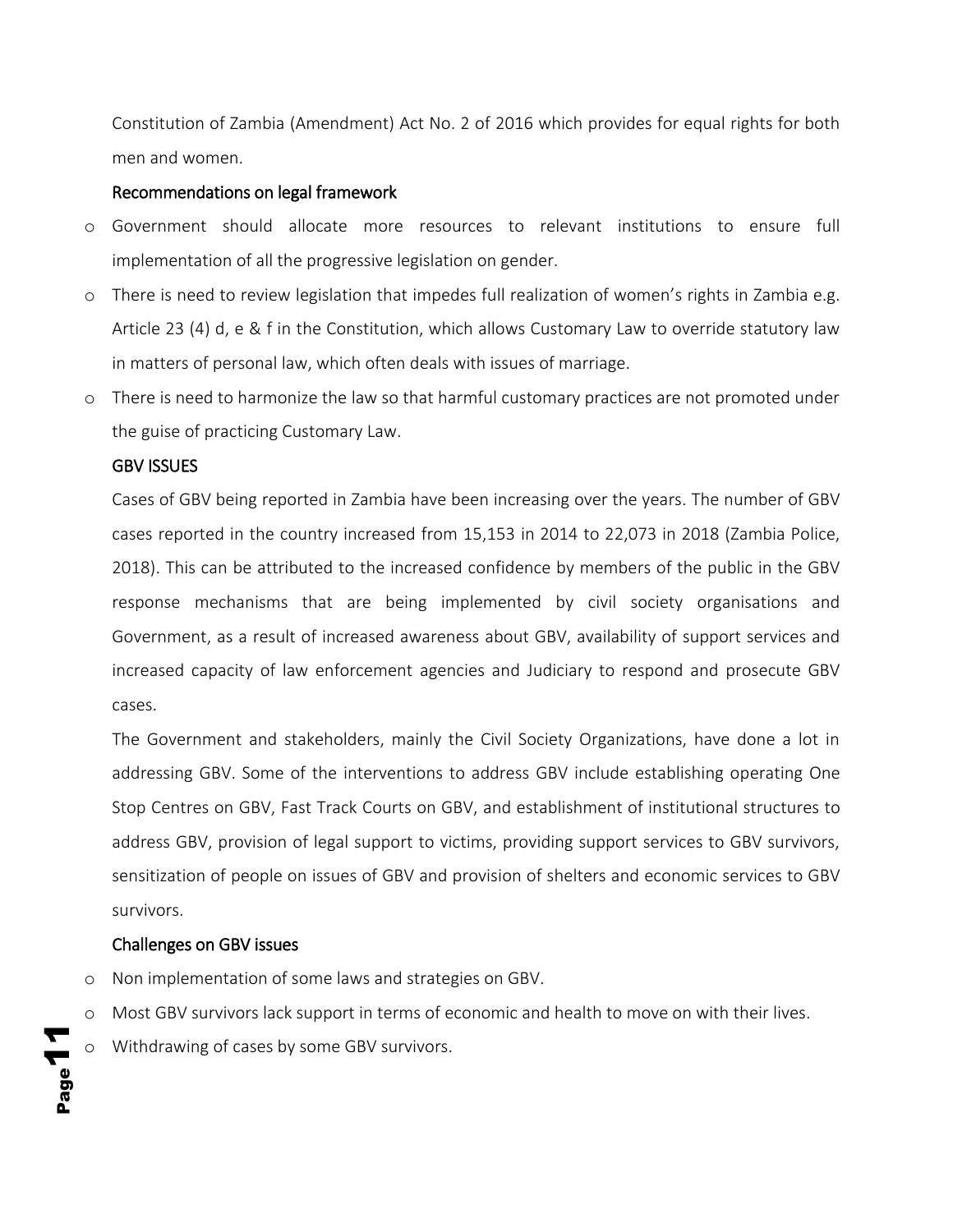#### <span id="page-12-0"></span>Recommendations on GBV issues

- o There is need to bridge the gap between law and practice. While Zambia has progressive legislation on GBV, a major obstacle often lies in the implementation of such frameworks. For this reason, emphasis should be on bridging the gap between law and practice through the strengthening of accountability mechanisms to follow up and evaluate the implementation of laws addressing prevention and response to GBV.
- o There is need to improve the health sector response to GBV including reproductive health, medical and psychosocial support. More needs to be done on addressing mental, social or economic abuse against a person.
- o There is need to provide more resources to shelters and counselling centers in order to provide safe place to survivors of GBV who cannot stay in their homes.
- o There is need to ensure adequate Police and Justice Response or legal aid to survivors.
- o There is need to provide economic services to survivors in order to enhance women's bargaining power and ability to leave abusive relationships.

#### <span id="page-12-1"></span>CSOs' Initiatives

There are many efforts being done by civil society to promote and advance women's participation in decision-making. Some of the efforts in place include the following:

- o Advocacy & Lobbying on domestication of international instruments SADC/AU/UN protocols (Gender Equality Act, 2014 NGP).
- o Lobbying political will and introduction of legislated quota systems to guide in the adoption and appointments of women for elective positions.
- o Engaging Political parties to engender manifestos, constitutions and policies.
- o Capacity building of potential women leaders in various areas for them to participate effectively in decision making processes.
- o Engaging the Electoral Commission of Zambia, Police and the Anti-Corruption Commission on electoral malpractices that disadvantage women during elections.
- Sensitising communities on gender, democracy, governance and the importance of women's participation in decision-making.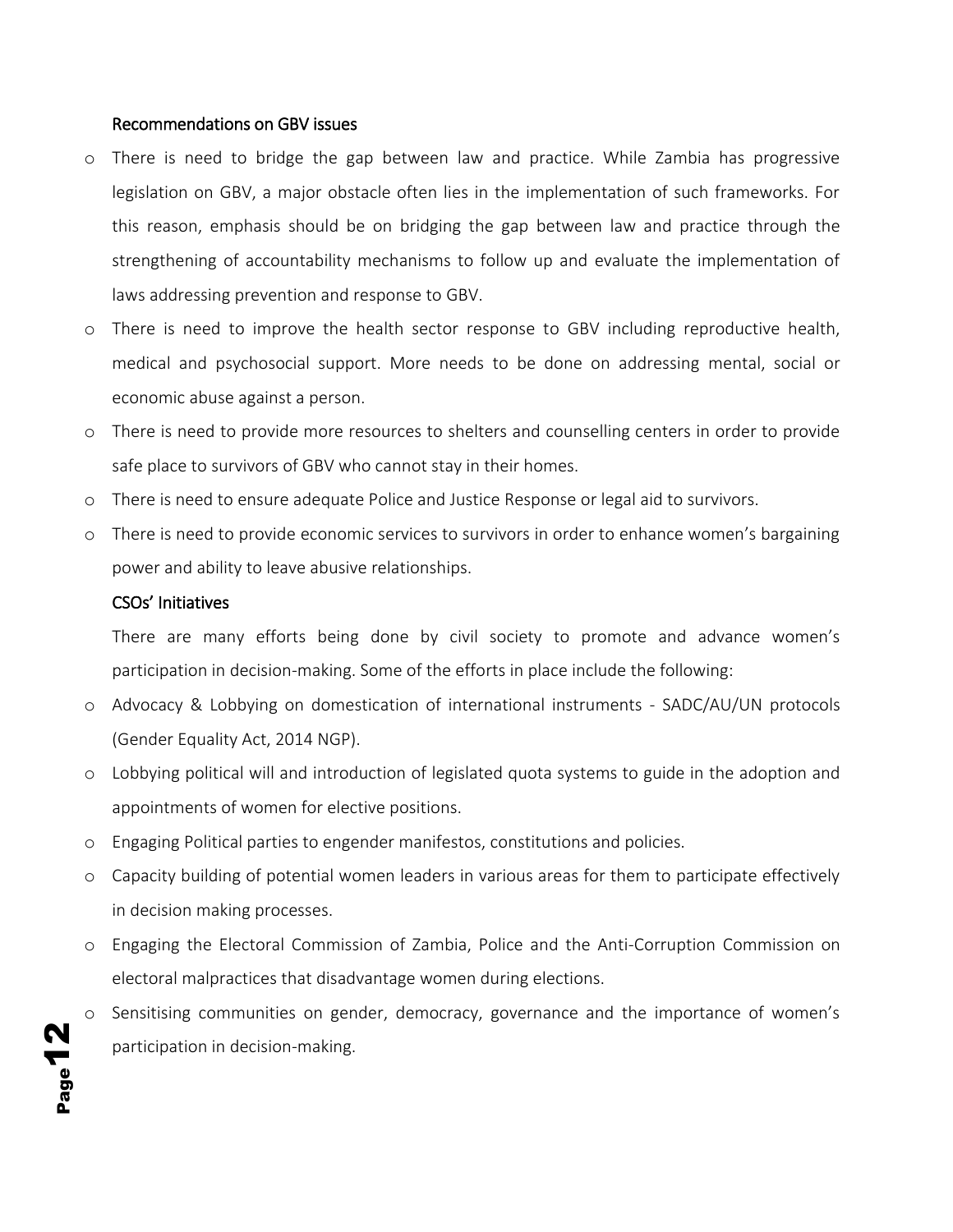- o Advocating for an electoral system that will be conducive to the participation of women in elections.
- o Capacity development for female leaders currently in local and national political positions.

#### <span id="page-13-0"></span>Challenges on women's participation in decision-making

- o Lack of political will by political parties to adopt women for elective positions at parliamentary and local government levels. Political parties prefer adopting men.
- o Women lacking resources to participate effectively in elective decision-making positions.
- o Entrenched cultural and Patriarchal issues disadvantaging women's participation in decisionmaking.
- o High literacy levels amongst women (Grade 12 Constitutional Clause).
- o Violence and mudslinging of women.

#### <span id="page-13-1"></span>Recommendations on increasing women's participation in decision-making

- o Implement progressive legislation on enhancing women's participation in decision making and Push for enactment of progressive like the political party bill
- o Enact legislation on quotas on the adoption and nomination of women in elective positions.
- o Sensitization of people on gender, democracy and importance of women's participation.

#### <span id="page-13-2"></span>CHILD MARRIAGES

Page<sup>1</sup>

#### <span id="page-13-3"></span>Challenges in addressing child marriage

- o Lack of appropriate laws on marriage.
- o Lack of child related legislation.
- o The minimum age for marriage under civil law (the existing Marriage Act of 1918) is set at 21 years, but with parental consent, children can validly conclude a marriage at 16 years, and under customary law (which is unwritten), there is no minimum age because children can marry from the age of puberty, which for girls can be as low as 12 years of age. Without legislative reform, the inconsistent use of age in various statutes and the tolerance of child marriage cannot be addressed.
- Currently, official birth registration is still not systematic and this is a recipe to child marriage as low numbers of people possess birth registrations.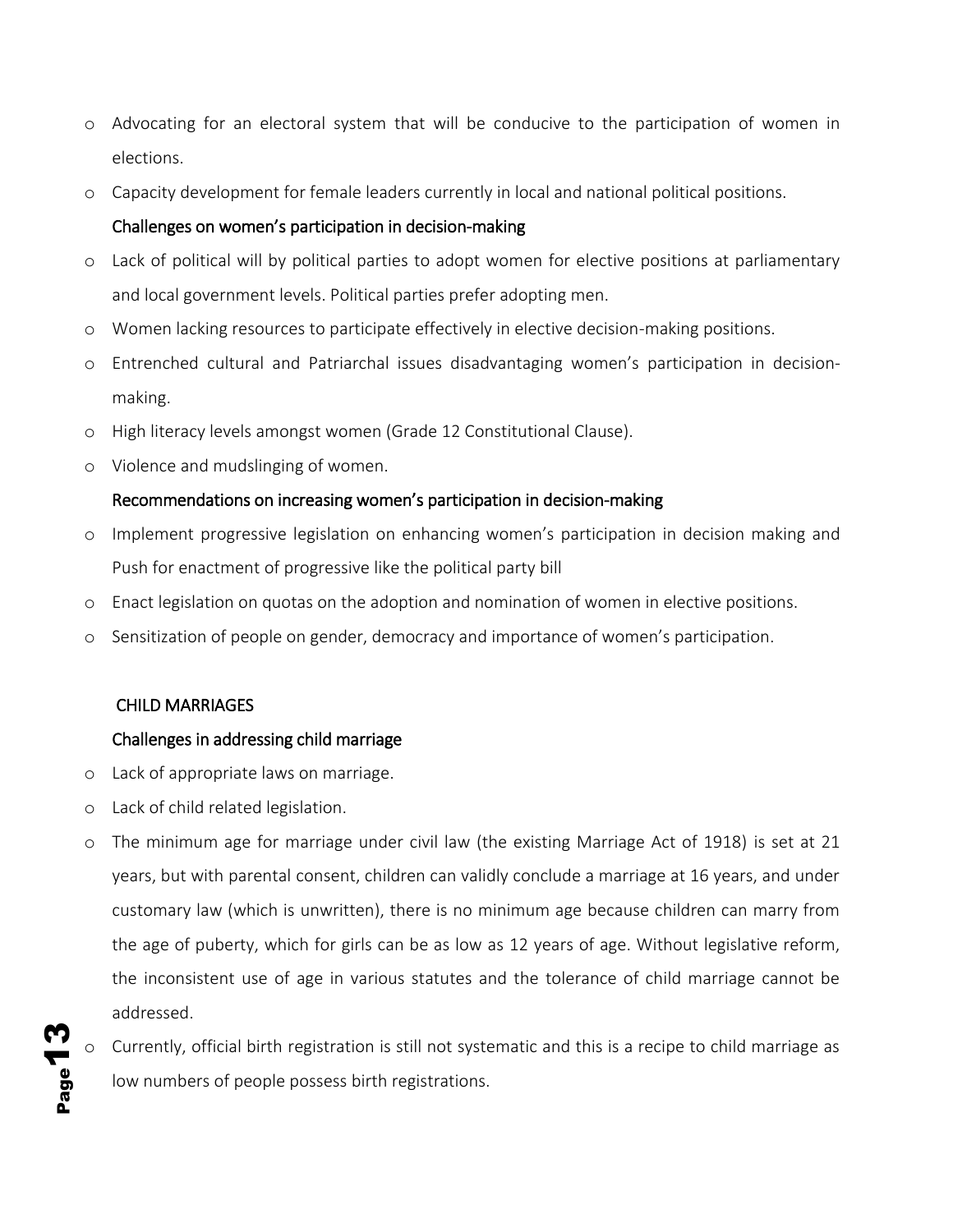#### <span id="page-14-0"></span>Recommendations on ending child marriage

- o Enact and implement marriage laws like the Marriage Bill (2015) which will see that all marriages (customary, civil and religious) are placed on an equal footing. All marriages will have to be registered; child marriage will be prescribed and minimum age of 18 set; marriages concluded without the free and informed consent of the spouses will be void; and registrars will be liable for committing an offence if they register marriages where a party is aged below 18 years. These provisions, amongst others, will ensure that Zambia's marriage laws are, to this extent, consistent with international treaty obligations.
- o Enact and implement child related legislation like the Children's Code Bill (2014) which will domesticate international treaties.
- o Implement international instruments that Zambia has acceded to on addressing child marriage.
- o Continued awareness-raising and campaigns to end child marriage, particularly regarding customary laws on child marriage.
- o Invest in education for girls and strengthen social protection programmes.
- o Need to create a fund for taking back girls removed from marriages to School.
- o Increase birth registration rates as one of the most effective means to prevent and detect early marriage.
- o Make proof of age a requirement for all types of marriage, either by sworn statement or affidavit or production of a birth certificate.

#### <span id="page-14-1"></span>TEENAGE PREGNANCIES

Teenage pregnancy is high in Zambia. According to the 2018 ZDHS report, 29% of girls aged 15– 19 have ever been pregnant or had a live birth. Teenage pregnancy is more common in Southern Province (43%) than in other areas, especially Lusaka (15%). Teenagers with no education or only Primary Schooling (42% and 36%, respectively are more likely to have started childbearing compared with the 29% national average or 23% among teenagers with a Secondary education. Childbearing is also most common among women in the lowest wealth quintile (46%).

#### <span id="page-14-2"></span>CSOs' Initiatives

Civil Society in Zambia has been active in addressing issues of teenage pregnancies. Some of the interventions include providing sexual and reproductive health information to girls, offering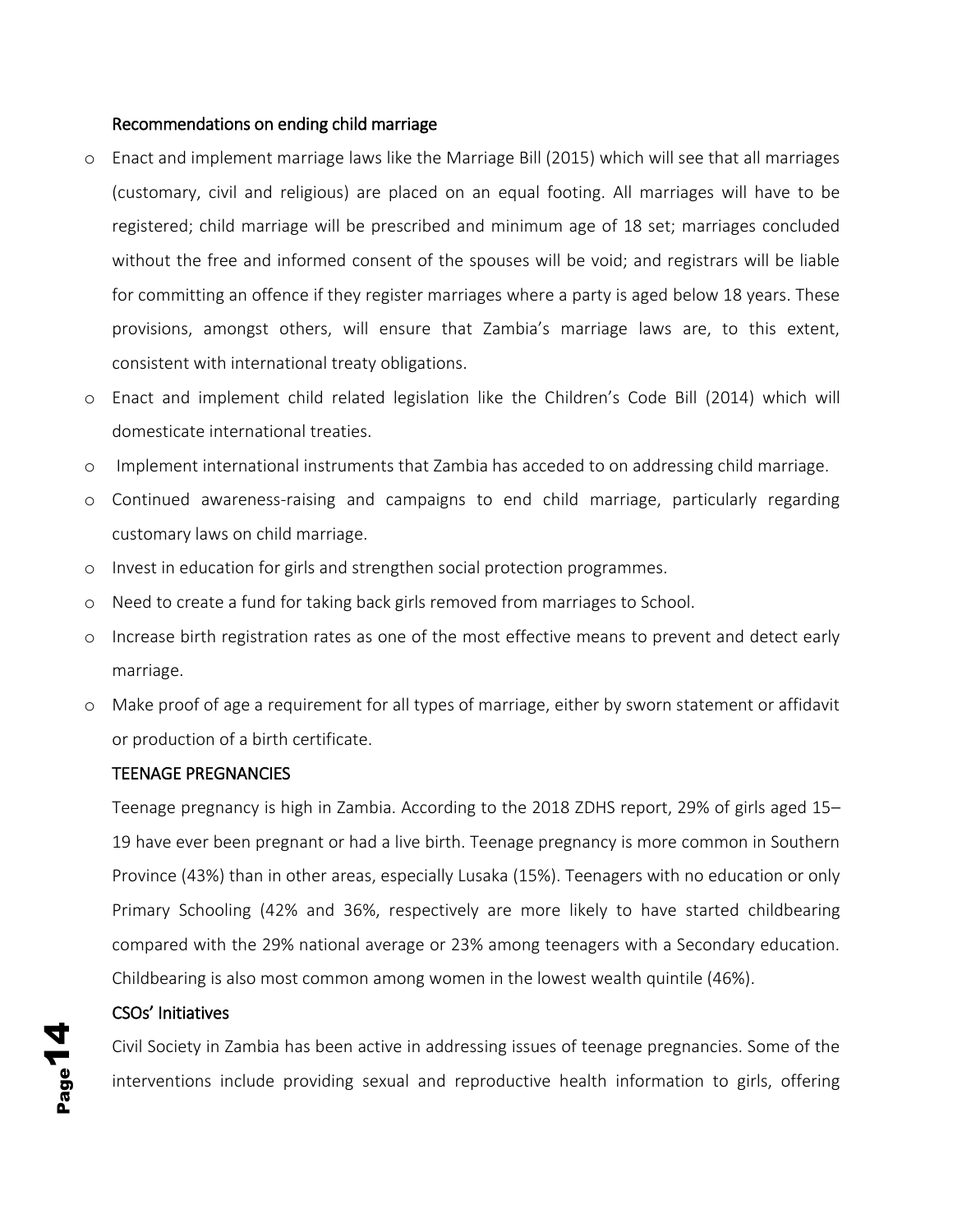psychosocial support and counseling to girls that fall pregnant, sensitization of communities on the disadvantages of teenage pregnancies, working with traditional and community leaders in curbing teenage pregnancies.

#### <span id="page-15-0"></span>Challenges on teenage issues

- o Lack of access by girls to appropriate sexual and reproductive health information and services, particularly contraceptives.
- o Lack of access by girls to psychosocial and health support services when defilement and rape occurs.
- o Poverty, which leads some girls to offer sex in exchange for money, goods, and services.
- o Social and cultural determinants, such as gender inequality (women and girls perceived as the weaker sex), child marriage, and peer pressure.
- o Temporary accommodation of girls in a community near their school without regular boarding facilities, or 'weekly boarding' due to poverty and long distances to schools.
- o Social-cultural practices such as early marriage polygamy, sexual cleansing and premarital sex.

#### <span id="page-15-1"></span>Recommendations on addressing teenage issues

Page15

- o Keep girls in school: Research has indicated that the longer girls stay in school the less likely it is for them to get pregnant. Enabling girls to have an education has a positive effect on their personal lives and has potential for positive impact on future generations (World Bank 2015).
- o Provide sexual and reproductive health information to girls in Schools and communities.
- o Ensure that the code of conduct for both Health Practitioners and Teachers is enforced for those who discriminate against adolescents needing reproductive health information or services.
- o Ensure children who live far off have access to safe single-sex boarding environments.
- o Establish an SMS/Toll free line for reporting and monitoring cases of child abuse, early marriage, and sexual violence in Schools as recommended by the Education Sector Gender Audit.
- o Strengthen the guidance and counselling within the School system and increase its annual budgetary allocation.
- Establish and integrate School-Clinic Referrals (based on MoH Adolescent Health Services Standards) including looking at option of establishing rural health clinics in School infrastructure to tackle long distances to accessing health services by rural communities.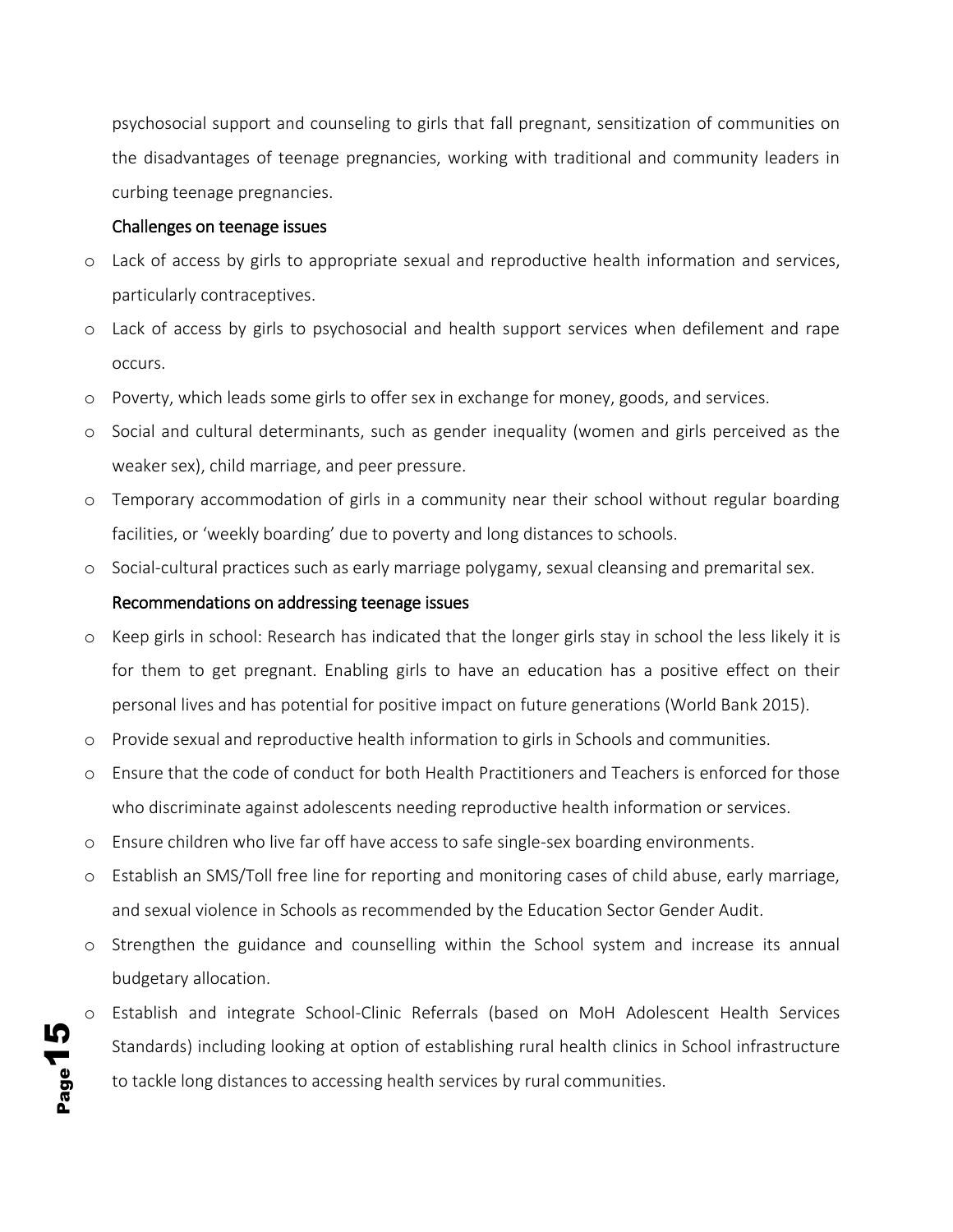o Retrain and reorient health workers on adolescent reproductive health services utilizing forthcoming Adolescent Friendly Health Services Standards of Ministry of Health.

#### <span id="page-16-0"></span>SDG 11: CREATING SUSTAINABLE CITIES AND COMMUNITIES

#### <span id="page-16-1"></span>Challenges and Gaps

- o Low waste door to door collection in residential areas in cities and towns in the whole country.
- o Non-existence of properly engineered landfill sites in municipal dumpsites throughout the country.
- o Lack of prioritization of waste management as one of the key service delivery issues in towns and cities.
- o Local Integrated planning processes not incorporating waste management.
- o Lack of awareness of waste management in many town councils and municipalities.

#### <span id="page-16-2"></span>Recommendations

While we acknowledge the efforts of the Government in improving the waste management situation in the country by developing progressive new waste management regulations and the Extended Producer Responsibility guidelines, the following needs to be done to achieve waste management indicators under SDG 11.

- o Speed up the process of finalizing the National Urbanisation Policy (NUP) and include waste management in cities as one of main priority areas.
- o Develop recycling projects in all major cities in Zambia through private public partnership. The Government must build the capacity of local authorities in Zambia for recovery and recycling of various types of waste streams such as plastics.
- o Improve the household door to door collection of waste in cities to avoid dumping of waste in open spaces and along road sides. This will greatly contribute towards achieving SDG indicator 11.6.1.
- o Build the capacity of municipalities in Zambia to deal with waste management from point of generation, collection, transportation and disposal of waste.
- Increase public awareness amongst citizens on good waste management and the negative impact of poor waste management on human health and the environment.

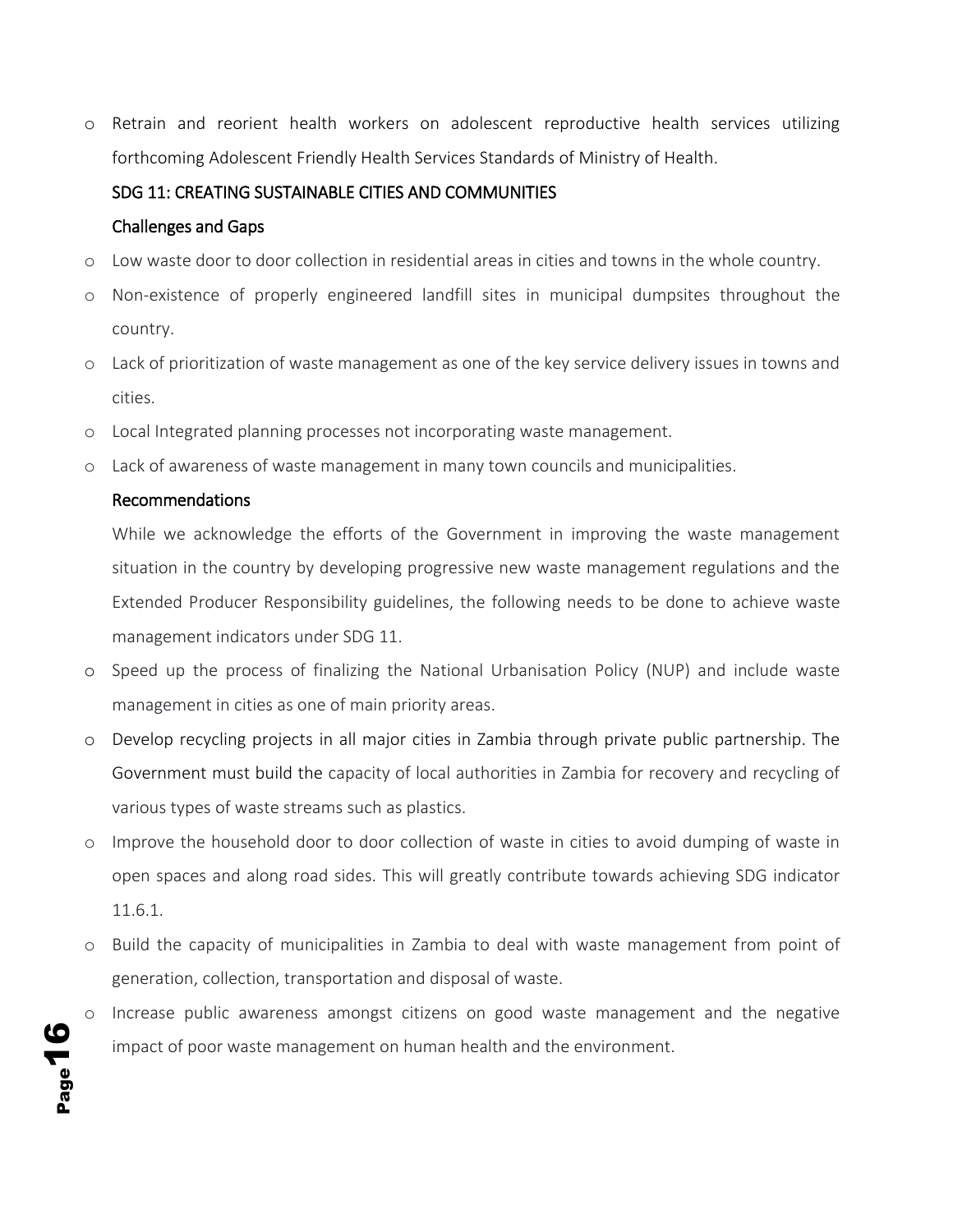#### <span id="page-17-0"></span>CSOs' Initiatives

Interventions in waste management: Case study

#### Manja Pamodzi Project

This is a post-consumer incentivizing project initiated by Zambia Breweries (ZB) in 2015. The project is a response to the producer responsibility law and is co-funded between Millennium Challenge Account Zambia and Zambian Breweries. It is operating in 12 communities in Lusaka i.e. Ngombe Matero, Chawama, George, Lilanda, Kamwala, Mtendere, Kalikiliki, Kalale Chunga, Garden and Chipata. It has 615 active garbage collectors with 459 of them being women representing 75% of the total collectors. The project also has 8 aggregators (7 males and 1 female). Plastic waste is recycled into products such as egg trays, conduit and PVC pipes etc.

The project conducts capacity building training on what is recyclable to all the collectors. They are also taught to work within the confines of the law with regard to protective clothing and other laws. So far, the project has reached 8 schools, 11, 164 children and 225 teachers. The projects estimate that there is a total of 3,618.91 tons of recyclable materials that was collected in April, 2018. Manja Pamodzi is being registered as a company. Individuals and companies interested in joining the value chain are being incorporated. They aim to expand to other communities in the city. They aim to increase aggregator sites and create a competitive process and buyer market. At the start of the project Zambia Breweries gave trucks, built aggregator sites and provided staff at zero profit. Recycling should be an industry and should be valuable to those collecting as well.

## <span id="page-17-1"></span>GOAL 13: CLIMATE ACTION: TAKE URGENT ACTION TO COMBAT CLIMATE CHANGE AND ITS IMPACTS

#### <span id="page-17-2"></span>CSOs Initiatives

Civil Society Organizations have been promoting sustainable agriculture practices such as regenerative agriculture and agroforestry, water harvesting and indigenous seed knowledge systems. Other programmes include water harvesting, solar/ biogas as renewable energy sources, sustainable forestry/ afforestation and community based sustainable natural resource management.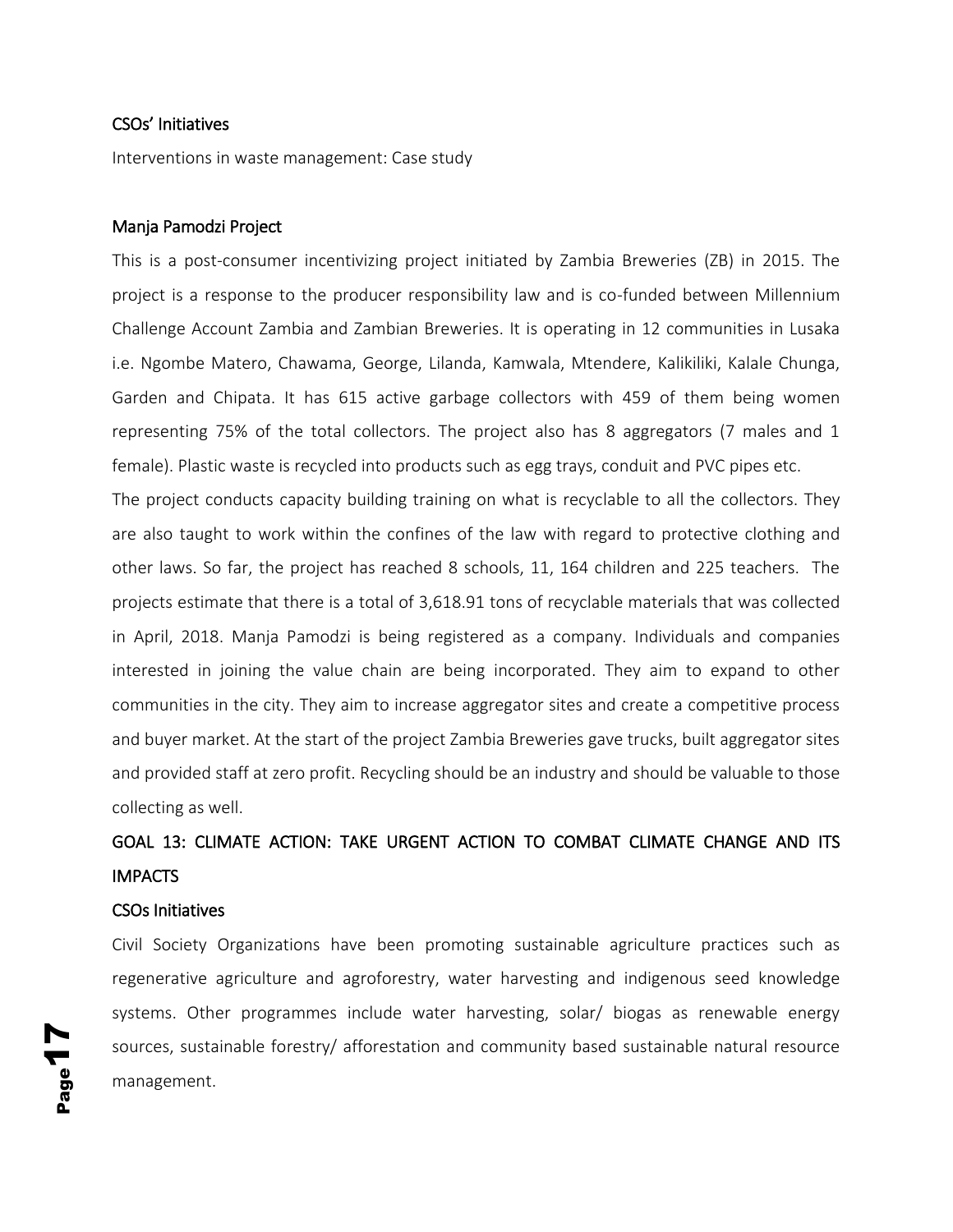#### <span id="page-18-0"></span>Gaps and Challenges

- o Engagement with other stakeholders remained at a very high level in terms of discussions: (top down approach).
- $\circ$  Lack of implementation framework for monitoring in that SDGs are simply aligned to the  $7^{\text{th}}$ National Development that is short term programmes.
- o Inadequate tools for awareness addressing low levels.
- o Low Information transfer and systematic and inadequate capacity building.
- o A wrong transition narrative on SDGs.
- o Poor quality of information: When the model is assessed, it will be discovered that no progress has been made.
- o There is no clarity on where financing for SDGs will come from.
- o Lack of domestic financing for Climate Change adaptation and mitigation.
- o Unequal Distribution of wealth in key sectors.
- o Unclear Targets and awareness.
- o Limited Climate Change financing.
- o Limited private sector participation.
- o Challenges in domesticating the Nationally Determined Contributions.

#### <span id="page-18-1"></span>Recommendations on the SDGs implementation process

- o A home-grown financing mechanism.
- o Awareness raising and capacity development.
- o A clear strategy for SDG bonding.
- o Research and Development.
- o Private sector participation must be encouraged.
- o Strengthen audit systems.
- o Must give a clear road map on domestic financing.
- o Expand the livelihood diversification programmes in order to contribute to alternative livelihoods for the communities affected by climate change.
- DMMU needs to strengthen the monitoring system related to the food security situation in parts of the country that are affected by climate change.

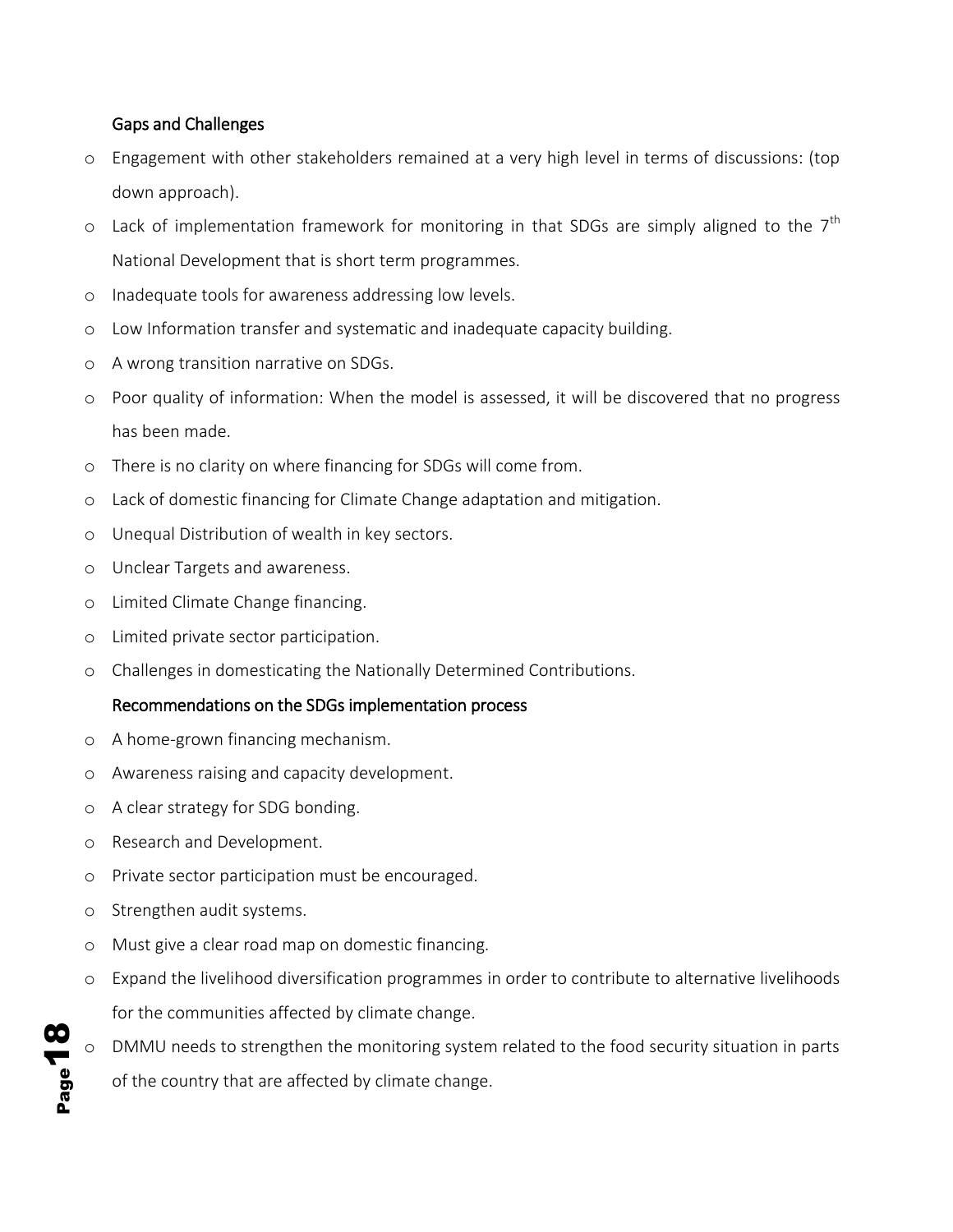- o Ensure nationwide implementation of the 2016 National Policy on Climate Change.
- o Expedite the process of enacting the Climate Change Bill.
- o Provide reliable and timely weather information to community members affected by climate change in Zambia.

#### SDG 16

The main focal point of the SDGs is to leave no one behind. However there has been an absence of inclusivity in the VNR process. There has been an absence of inclusivity in addition to transparency in the process of the stakeholders that participated with the government.

Inclusivity in relation to 16.7 'ensure responsive, inclusive, participatory and representative decision-making at all levels' decisions of national development do not include input and ideas from the youth, people living in rural areas, Women with disabilities etc.

Debt continues to be a huge stumbling block to development. Debt repayment has now overtaken a huge part of the budget leaving little room for spending on SDG implementation. One of the functions of the Parliament is to review the amount of debt and the conditions attached to the debt the government incurs. The Government through Bill 10 seeks to take away this accountability mechanism from government.

### 6. b. promotes and enforces non-discriminatory laws and policies for sustainable development Recommendations on ensuring that no one is left behind

- o According to the 2030 Agenda for Sustainable Development the principle and commitment not to leave anyone behind is of paramount importance. This entails that development interventions should include special interest groups such as Women with disabilities, young people and children, rural communities and Women etc.
- o Include Women with disabilities in decision making
- o Ensure that Women with disabilities access education which in turn can enable them to participate fully in decision making and politics
- o Generally people with disabilities especially children are unable to access education due to infrastructure that does not support people with disabilities. We recommend that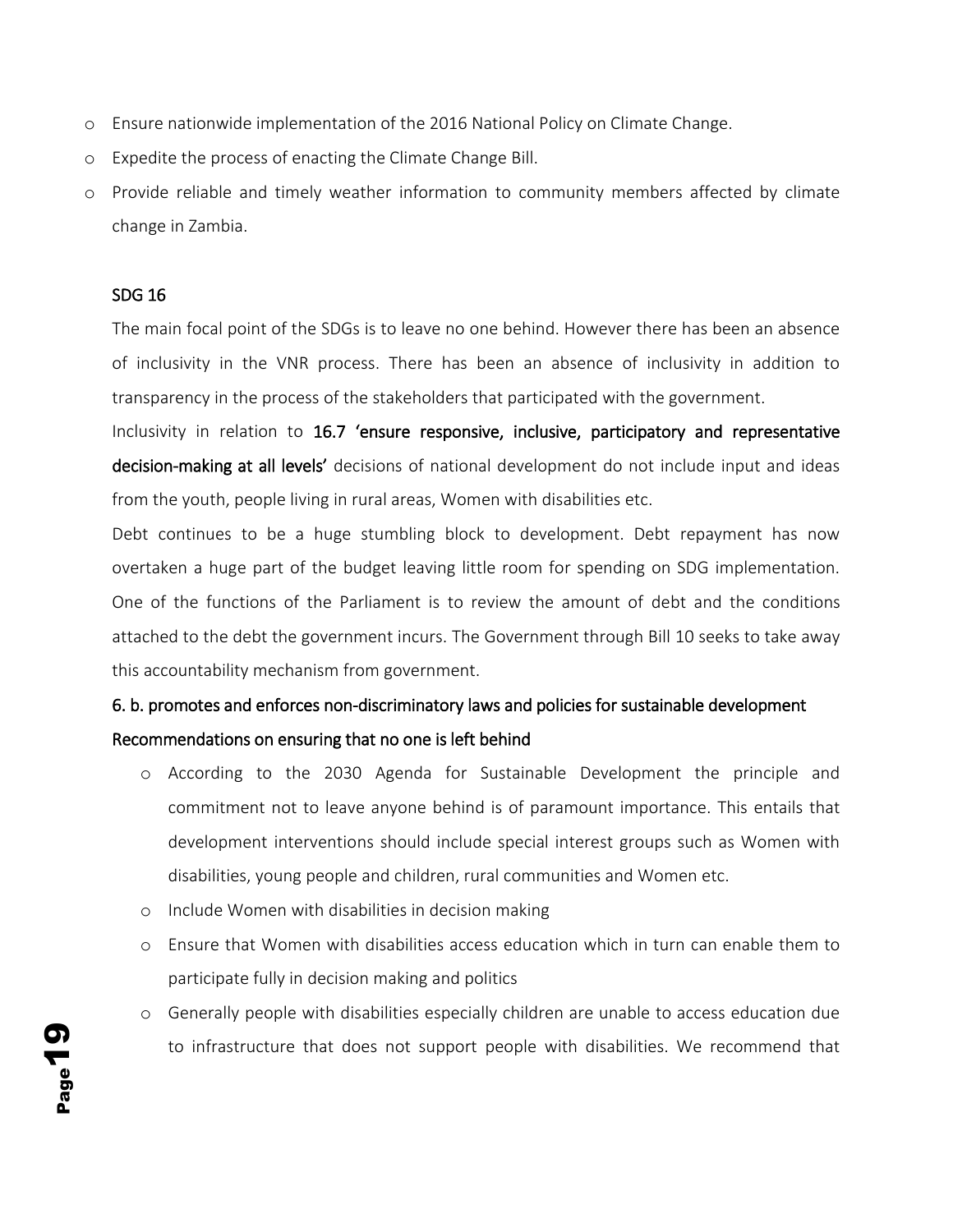when putting up infrastructure especially in public places the needs of people with disabilities are taken care of.

- o Government to ensure that it is line with the leave no one behind should seriously consider developing rural communities not just focusing on urban areas.
- o Women and youths should be included in decision making positions especially when adopting candidates for political office
- o The voice of children should also be taken seriously and head by decision makers and duty bearers
- o Farmers especially small scale farmers who forms over 90% of the rural communities in Zambia and contribute over 60% of the local food should be given an opportunity when it comes on deciding how they plan to price and sell their produce.
- o Make ICTs and internet affordable for all in Zambia to ensure that no one is left behind

#### 4. Conclusion

The just ended VNR process provided significant insights into the ways that national institutional arrangements have been defined. At the national level, a well-coordinated institutional mechanism is being used to implement the SDGs. For instance, the Ministry of Planning and National Development is leading the SDG implementation effort by working jointly with other line ministries, private sector operators, and CSOs.

Unfortunately this approach or model has not been replicated at all levels where SDGs are being implemented such as the ward, constituency and district levels since not all stakeholders are represented or engaged at these levels. Lack of stakeholders at these levels has the potential to undermine accountability and inclusiveness as well as the intent to leave no one behind.

There is also need to ensure that SDGs are integrated into the budget and planning process at district level to ensure smooth implementation of the goals. Civil society must address critical capacity gaps hindering their involvement in monitoring progress and collection of data. Data collection remains the major challenge for civil society engagement in ensuring the implementation process of the SDGs in Zambia. Lastly CSO's must embrace the new normal of ensuring that they embrace ICTs in their work places to make their work easier and relevant to the challenges of covid19.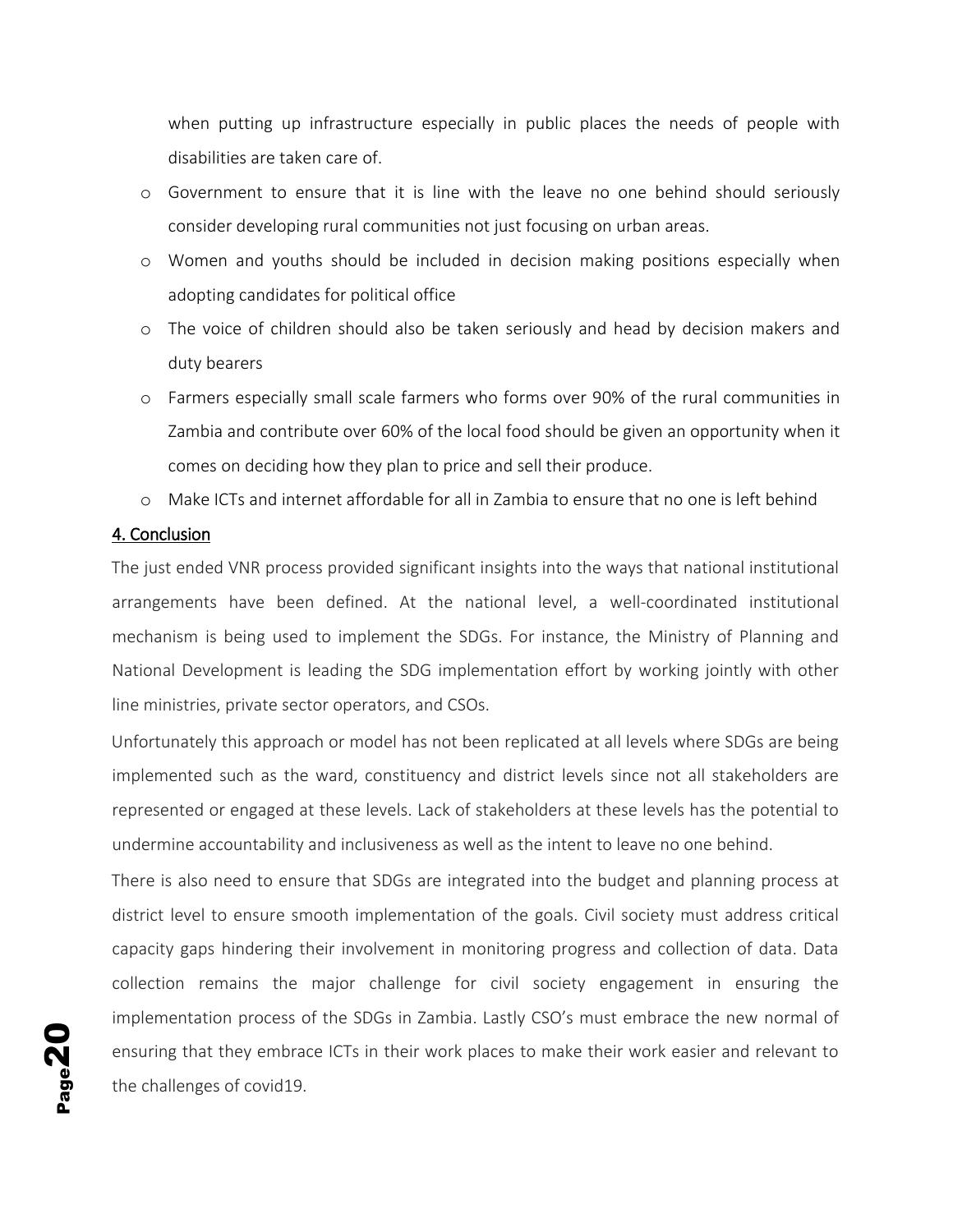#### 5. Appendix: List of participating organisations and CSO statement for the VNR in Zambia.

#### o CSO Statement on the VNR-Zambia

Various CSOs networks under the auspices of the national CSO platform on SDGs commend the government of Zambia for the progress in the implementation of programmes contributing to the progress on SDGs.

However as civil society we note that we need to strengthen our engagement and collaboration with government in the development processes (planning, implementation, monitoring and evaluation) in the VNRs and the SDG national plans as a whole. The policy dialogue space in terms of access to information on SDGs; inclusiveness of inputs from a variety of national actors and CSO networks should further be strengthened too.

According to the Rapid Integrated Assessment (RIA) key findings developed by UNDP, only 86 % of SDG targets are fully aligned to 7NDP indicating that there is a development outcome/strategy in the national planning document that corresponds to 86% of the SDG targets and it has defined indicators to measure its progress. However, reports from civil society organisations have shown that there is still a challenge in Implementation of programmes that support SDGs attainment.

As Civil Society we are further calling on government to enact the budgeting and planning bill of 2019 to enhance adequate resource allocation to various sectors of the economy. The recent impact of Covid-19 and Debt continues to be a huge stumbling block to development. Debt repayment has now overtaken a huge part of the budget leaving little room for spending on SDG implementation.

#### Key asks;

- o Government must establish a more inclusive process for CSO participation and redefine its criteria of selecting CSOs participating on SDGs in Zambia.
- o To curb vulnerability and poverty, government must increase social sector spending.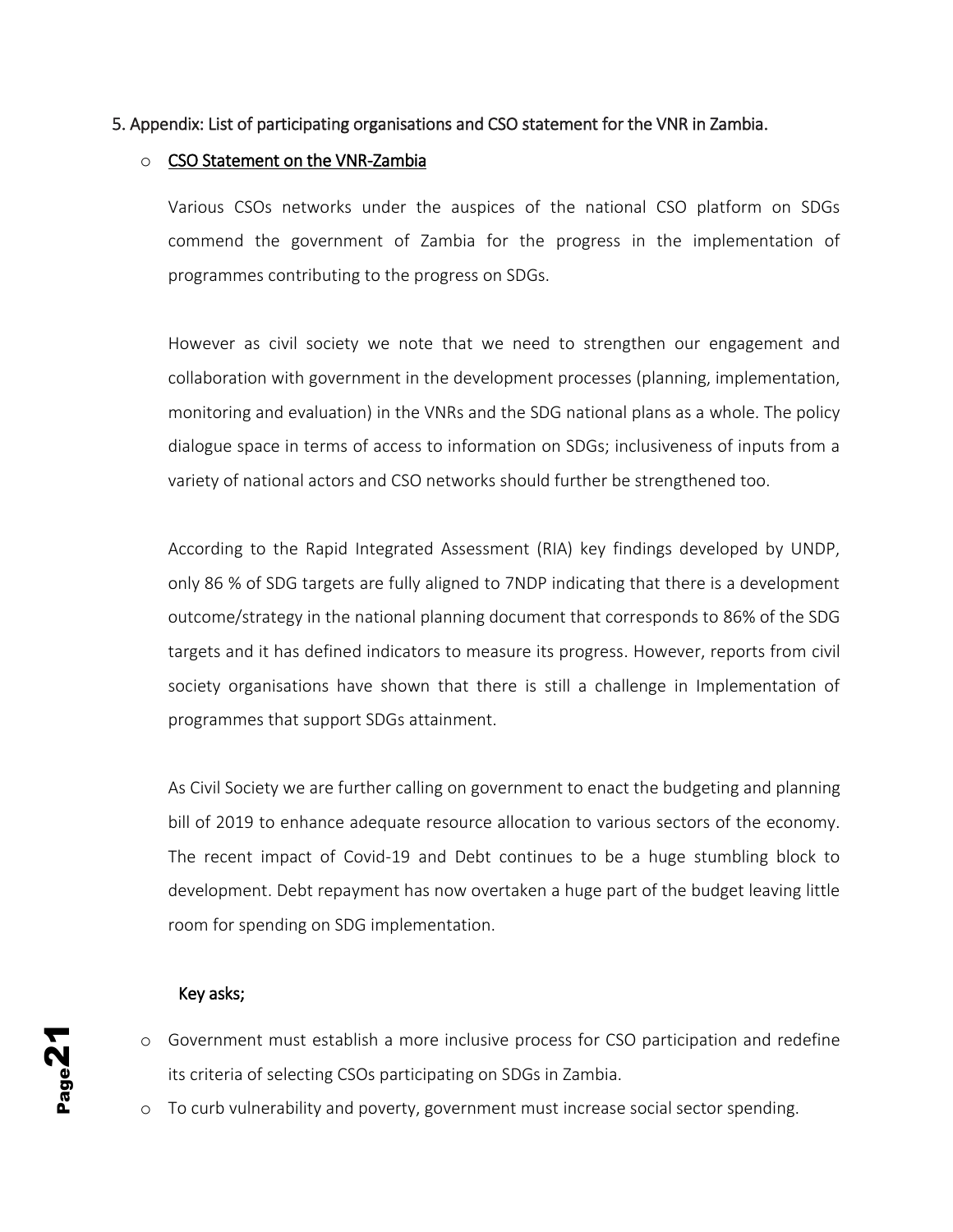- o What is government doing to improve social dialogue on the procedures and processes of the implementation of SDGs and provide clearly laid reporting mechanisms on SDGs in the country?
- o What is government doing to ensure the effective implementation of the programmes that support SDGs realization in Zambia?
- o What is government doing to ensure that the upcoming budget matches the planned programmes in the implementation of the SDGs?
- o Looking at the fact that children have to walk long distances to and from school, the schools themselves lacking good infrastructure as well as teaching and learning materials what are the thoughts of the government with regards to the education sector in ensuring that children continue learning to completion of School.
- o Looking at the fact that most children have less than three meals every day and the meals themselves are not balanced many children become malnourished and even fail to access's good healthcare services what is government going to do ensure children's right to good health is realized in line with the sustainable development goals.
- o Looking at the fact that we are living in a technologically advanced era children in most parts of Zambia fail to learn ICT due to lack of computers and also electricity shortage, how is the government going to ensuring that children have access to clean energy?

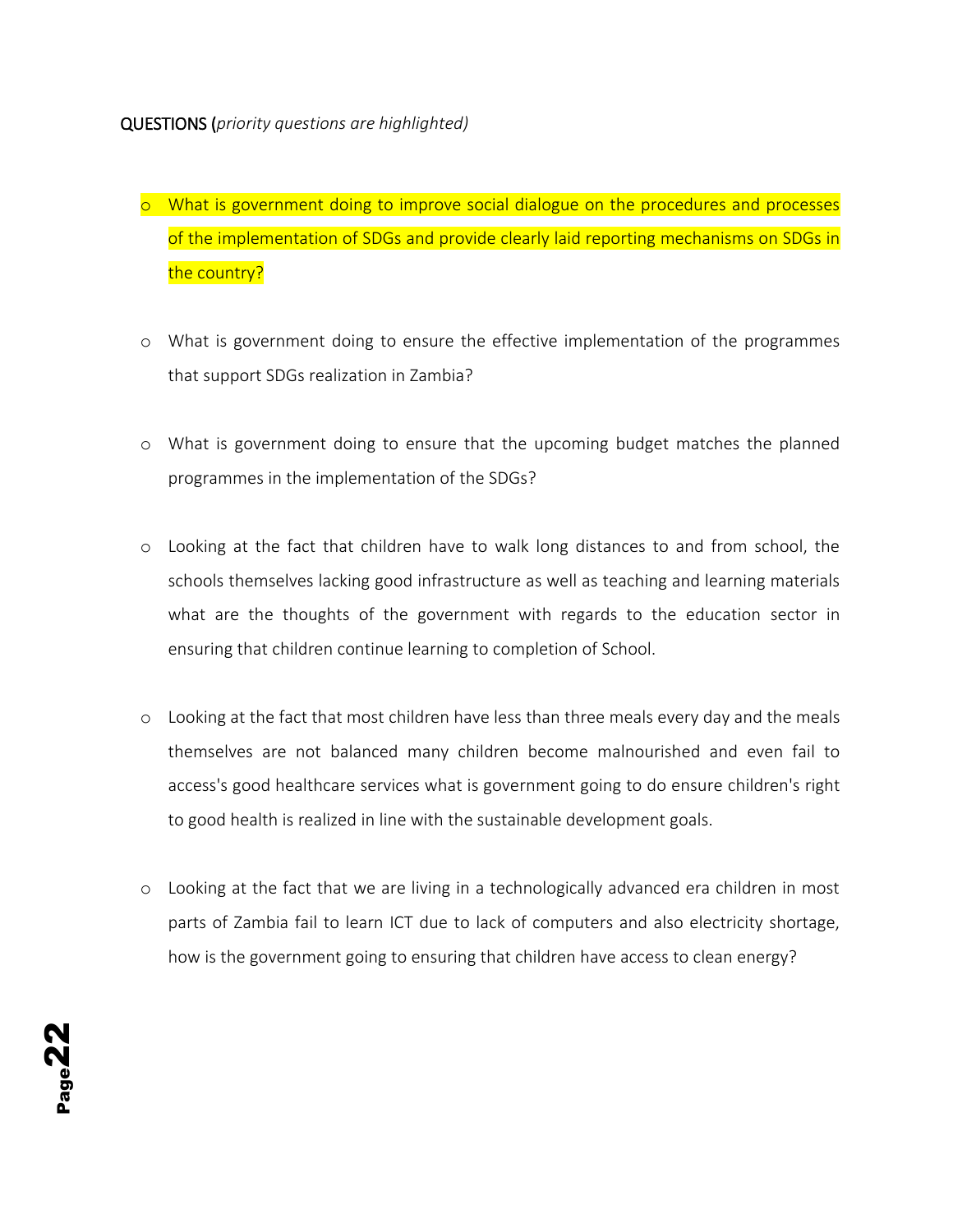#### 6. List of Organisations that participated in the Reviews.

- **o** CSO SDGs Campaign/GCAP Zambia (Convener and the Secretariat of the CSO Platform on SDGs)
- **o** Save the Children- Zambia
- **o** MICAH Global- Zambia
- **o** Advocacy for Child Justice Zambia
- **o** Women's Lobby
- **o** Media Network on Child Rights and Development
- **o** Women in Environment
- **o** Sight Savers- Zambia
- **o** Zambia institute for labour Research and Development
- **o** Centre for Young leaders in Africa
- **o** Water aid Zambia
- **o** Wash forum
- **o** Network of Rural Women Assembly
- **o** PANOS Institute
- **o** Civil Society for Poverty Reduction
- **o** Caritas Zambia
- **o** Lifeline/ChildLine Zambia
- **o** Zambia Climate Change Network
- **o** Environment Africa
- **o** Child Sentinel Trust Zambia
- **o** Retirees' Welfare Bureau of Zambia (RWBZ)
- **o** Support To Older People-Zambia (STOP-Zambia)
- **o** Community Support for the Needy (COSUN)
- **o** Development for Aged People in Zambia (DAPZ)
- **o** Zambia Is One (ZIO)
- **o** Youth In Action for Disability Inclusion in Zambia
- **o** Zambia agency of People Living with Disabilities(ZAPD)